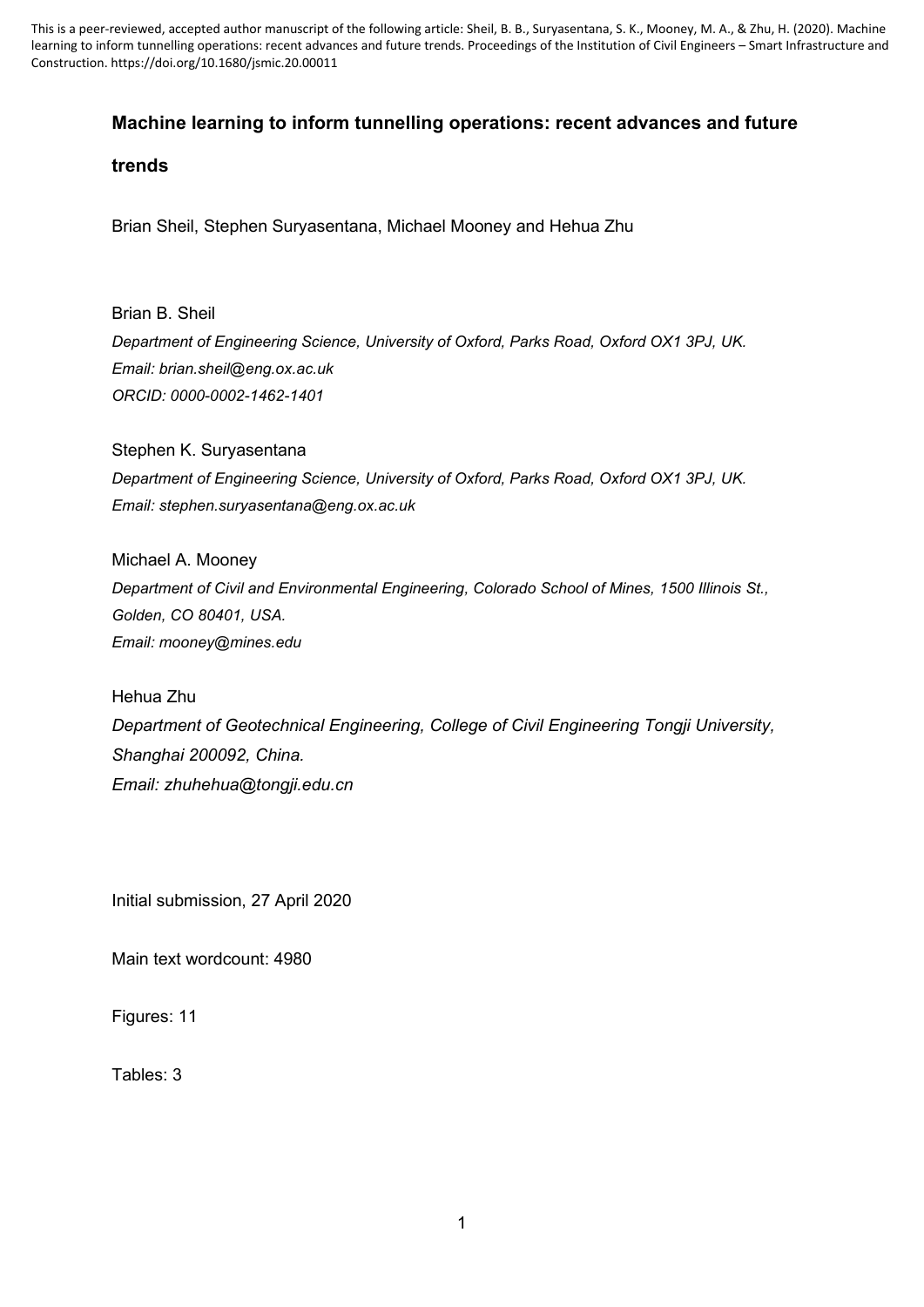## **ABSTRACT**

 The proliferation of data collected by modern tunnel boring machines (TBMs) presents a substantial opportunity for the application of machine learning (ML) to support the decision-4 making process on site with timely and meaningful information. The observational method is now well-established in geotechnical engineering and has a proven potential to save time and money relative to conventional design. ML advances the traditional observational method by employing data analysis and pattern recognition techniques, predicated on the assumption of the presence of enough data to describe the modelled system's physics. This paper presents a comprehensive review of recent advances and applications of ML to inform tunnelling construction operations with a view to increasing their potential for uptake by industry practitioners. This review has identified four main applications of machine learning to inform tunnelling, namely TBM performance prediction, tunnelling-induced settlement prediction, geological forecasting and cutterhead design optimisation. The paper concludes 14 by summarising research trends and suggesting directions for future research for ML in the tunnelling space.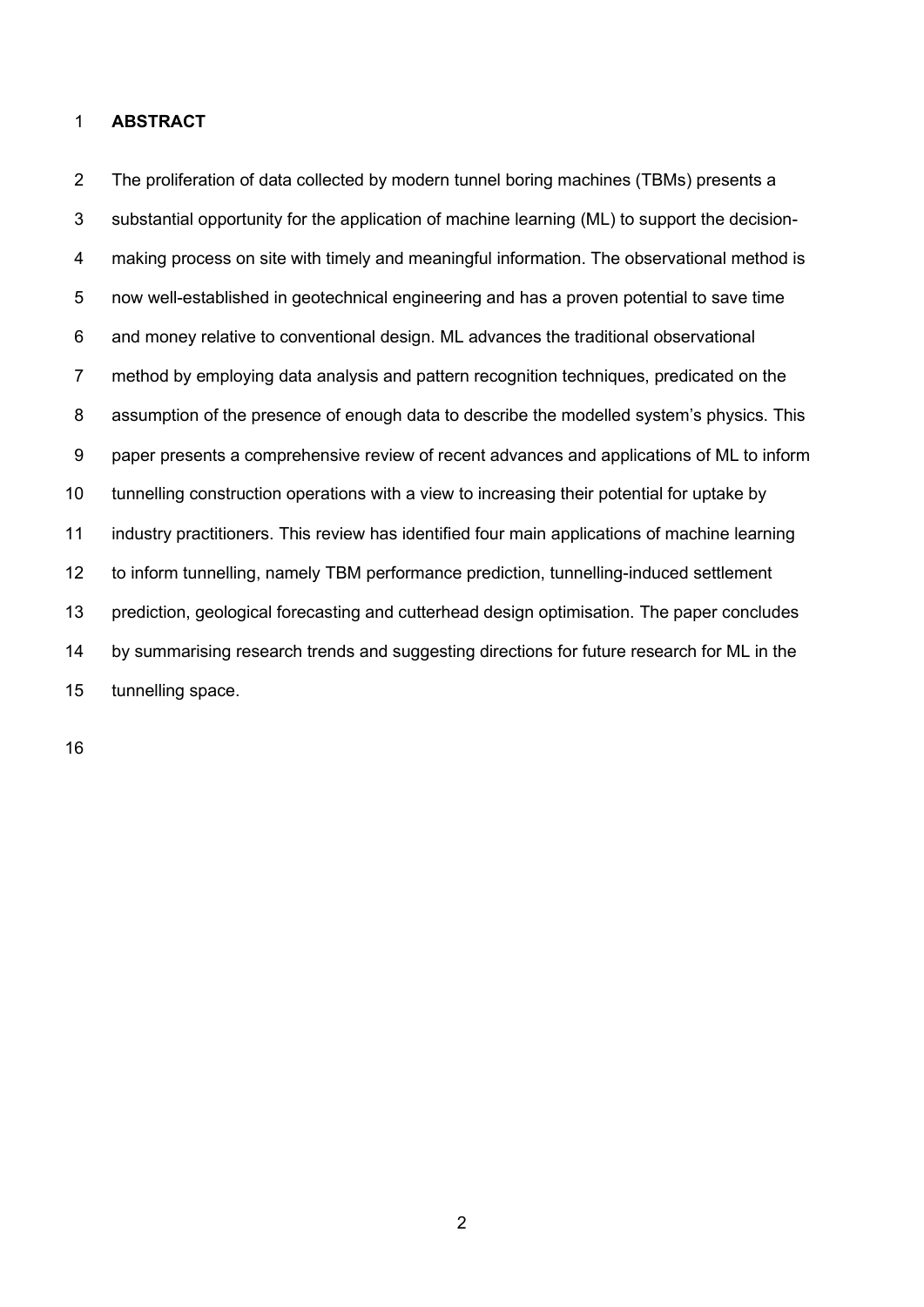#### **INTRODUCTION**

Rapid urbanisation points to the use of underground space as one of the most viable,

sustainable and efficient means of delivering new services and transport in congested urban

- areas. The use of trenchless technology in infrastructure construction is growing in popularity
- for its cost and environmental savings compared to conventional open excavation
- techniques. In these obstructed underground spaces, optimising the performance of
- tunnelling operations is critical to ensure safe and economical construction while also
- preventing damage to existing infrastructure both above and below ground.

 Traditionally, tunnelling contractors have used 'rules of thumb' and empiricism in addition to more formal design calculations. While simplified design calculations play an important role in tunnel design and construction, optimising tunnelling operations is technically challenging due to their dependence on several complex factors such as site geology, tunnel boring machine (TBM) operational parameters and tunnel geometry (O'Dwyer et al. 2018, 2019, Phillips et al. 2019). Although a significant body of research conducted over the last thirty years has greatly enhanced our understanding of these effects and their influence on tunnelling operations, the literature contains many examples where static 'rule-based' design methods fail to provide satisfactory prediction of field behaviour e.g. Barla et al. (2006), Choo and Ong (2015), Sheil et al. (2016).

 The proliferation of data collected by modern TBMs presents a substantial opportunity for the application of machine learning (ML) to support the decision-making process on site with timely and meaningful information (Sheil et al. 2020). The observational method is now well- established in geotechnical engineering and has a proven potential to save time and money relative to conventional design (e.g. Royston et al. 2020). ML advances the traditional observational method by employing data analysis and pattern recognition techniques, predicated on the assumption of the presence of enough data to describe the modelled system's physics. While Shreyas and Dey (2019) present a high level overview of machine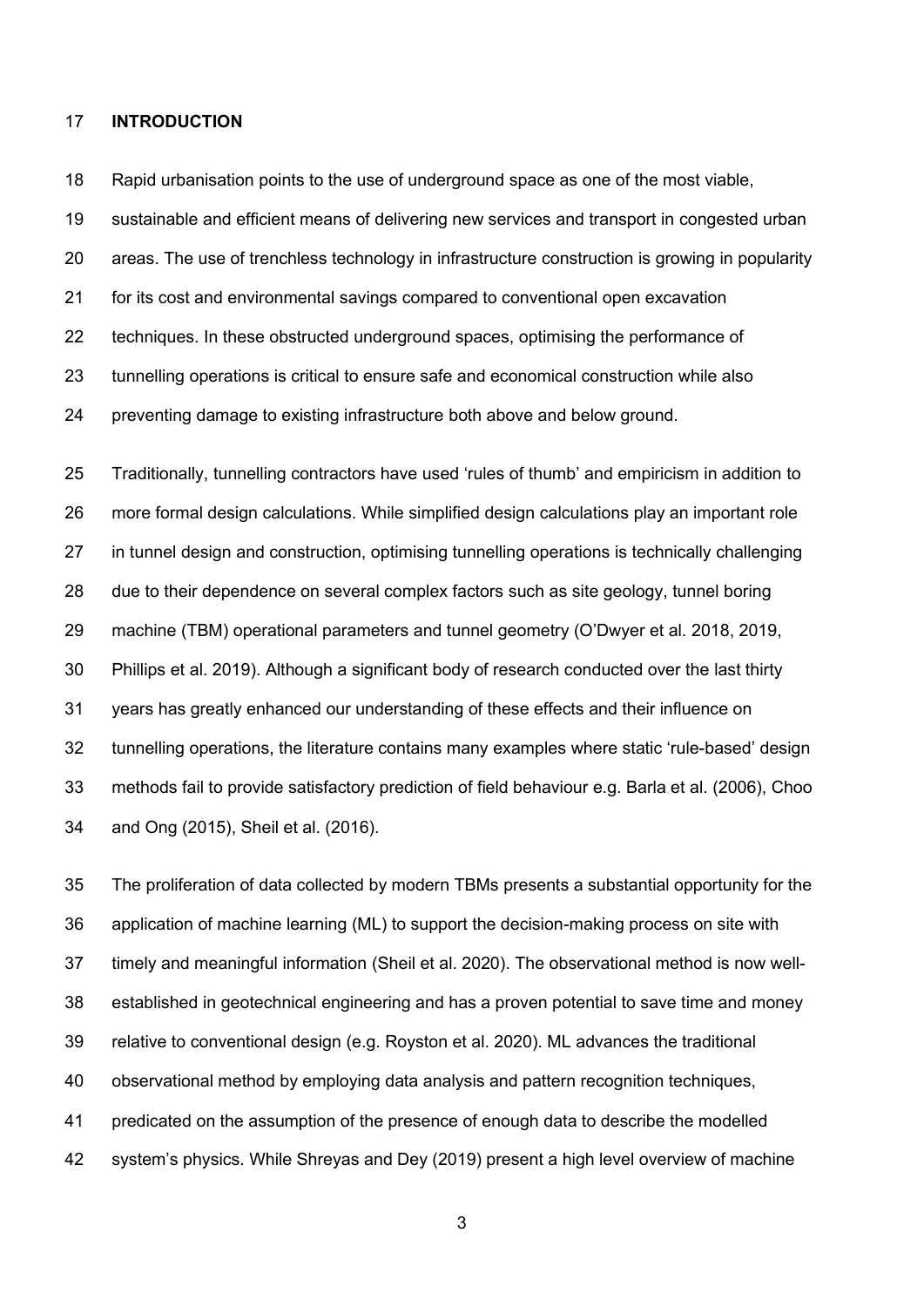techniques for tunnelling settlement and performance prediction, a more comprehensive review of recent advances and applications of ML to inform tunnelling construction operations is necessary to increase their potential for uptake by industry practitioners. To this end, this review has identified four main applications of machine learning to inform tunnelling, namely TBM performance prediction, tunnelling-induced settlement prediction, geological forecasting and cutterhead design optimisation. The paper concludes by summarising research trends and suggesting directions for future research for ML in the tunnelling space.

### **MACHINE LEARNING MODELS**

#### *Overview*

 The practice of ML has experienced immense recent growth, driven by advances in computational performance, sensing technology and data storage. Artificial intelligence (AI), ML and deep learning are three terms often used interchangeably to describe software that behaves in an intelligent manner. ML is a subset of AI which provides systems with the ability to automatically learn and perform certain tasks without being explicitly programmed. Deep learning is a further subset of ML which uses a specific ML algorithm called 'deep' artificial neural networks, with many hidden layers, to learn from large amounts of data. A drawback of many supervised learning techniques is the requirement for a large database of high-quality information to accurately capture the physics of the modelled system. The size of the dataset required for the training process is highly dependent on the type of ML technique adopted, its intended role (e.g. interpolation, optimisation, forecasting) and the complexity of the input-output relationship being modelled. This section provides a brief overview of ML techniques commonly applied to tunnelling operations.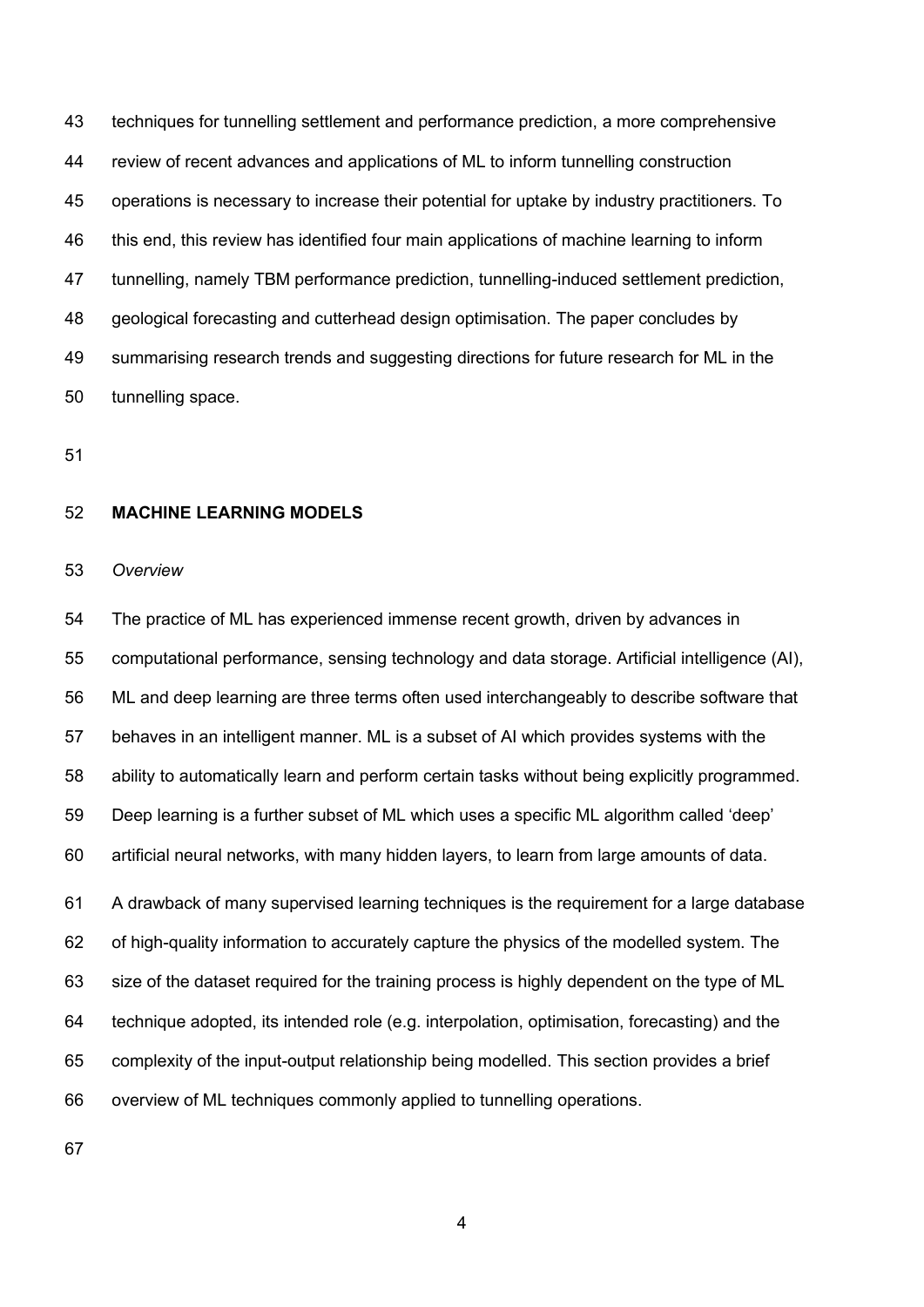#### *Artificial neural networks*

 An artificial neural network (ANN) is an information processing paradigm that draws inspiration from the operation of the human brain. A network consists of multiple interconnected layers of neurons, comprising a layer of input neurons, one or more layers of 'hidden' neurons that perform operations on the data, and a layer of output neurons. Transformation of the input data is performed by the artificial neurons through the application of a nonlinear function (known as the activation function) of the sum of weighted inputs (see Fig. 1). In its simplest 75 form (a feedforward neural network), data travels in one direction – from input to output. After each complete iteration, termed 'epochs', the network output values are compared to the target values to produce an error measurement. Feedback of the error through the network, known as 'backpropagation', is a nonlinear optimisation process which adjusts the weight and bias of each connection towards reducing the value of the cost function. In this paper the 80 'architecture' describes the network structure in the form  $n_f$ .... $n_h$ ...- $n_o$  where  $n_f$ ,  $n_{hi}$  and  $n_o$  are the number of features, neurons in hidden layer *i* and outputs respectively.

82 An alternative network form is a recurrent neural network (RNN) wherein connections between units form a directed cycle. This allows the network to maintain information in 'memory' over 84 time and therefore use historical calculations to determine outputs. Long short-term memory (LSTM) is a type of RNN that uses a 'memory cell' that can store information for long periods of time. A set of 'gates' are used to decide whether information is stored in the memory cell, when information from the memory cell is deployed in the network or when information is 88 removed from the cell altogether (i.e. forgotten).

#### *Fuzzy logic*

 Fuzzy logic (FL) involves the integration of expert knowledge and experience into a fuzzy inference system using fuzzy 'If-Then' rules to model the qualitative aspects of human knowledge. This allows an extension of binary, classic logic to qualitative, subjective and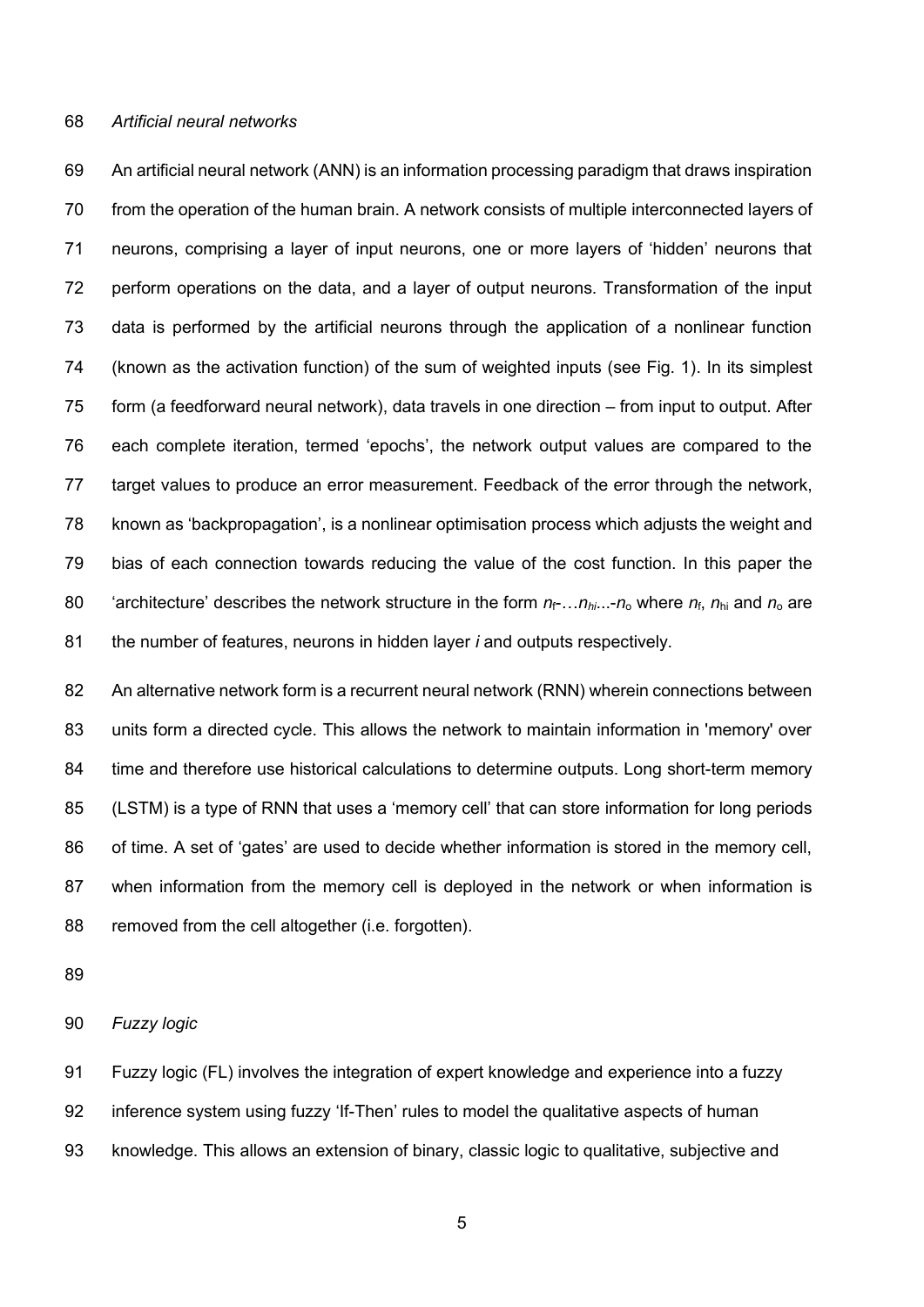approximate situations. Takagi and Sugeno (1985) presented the first systematic

 investigation of fuzzy modelling. The purpose of a fuzzy inference system is to map inputs to outputs through the application of fuzzy reasoning. Fuzziness is first applied to the inputs to produce a fuzzy set using a 'membership function', ζ(*x*), such as the Gaussian membership function:

$$
\zeta = e^{\frac{-(x-c)^2}{2\sigma^2}}\tag{1}
$$

 where *x* is the input value and σ and *c* are the standard deviation and mean of the Gaussian function respectively. The resulting fuzzy set is processed using a set of If-Then rules. The results are subsequently defuzzified to produce 'crisp' outputs.

# *Adaptive neuro-fuzzy inference systems*

 Adaptive neuro-fuzzy inference systems (ANFIS) denotes the fusion of neural networks with fuzzy logic principles. The key difference to traditional neural networks is that part or all nodes in the network are modified to be 'adaptive'. This means that the outputs of the network are now dependent on the nodal parameters and the learning rule updates the parameters to minimise a prescribed error measurement. Relationships between variables are defined using fuzzy If-Then rules. ANFIS networks are typically organised in five layers as follows: (a) layer 1 is the input layer comprising the adaptive nodes and node functions and activates the fuzziness of the inputs, (b) layer 2 determines the firing strength of each rule, (c) layer 3 normalises the firing strengths, (d) layer 4 defines the consequence 113 parameters and (e) layer 5 computes the ANFIS outputs by summing the outputs of layer 4. 

*Fuzzy c-means clustering*

 Conventional clustering techniques assign data to a cluster without consideration of the extent of its 'belonging' to that cluster. First introduced by Dunn (1974), fuzzy c-means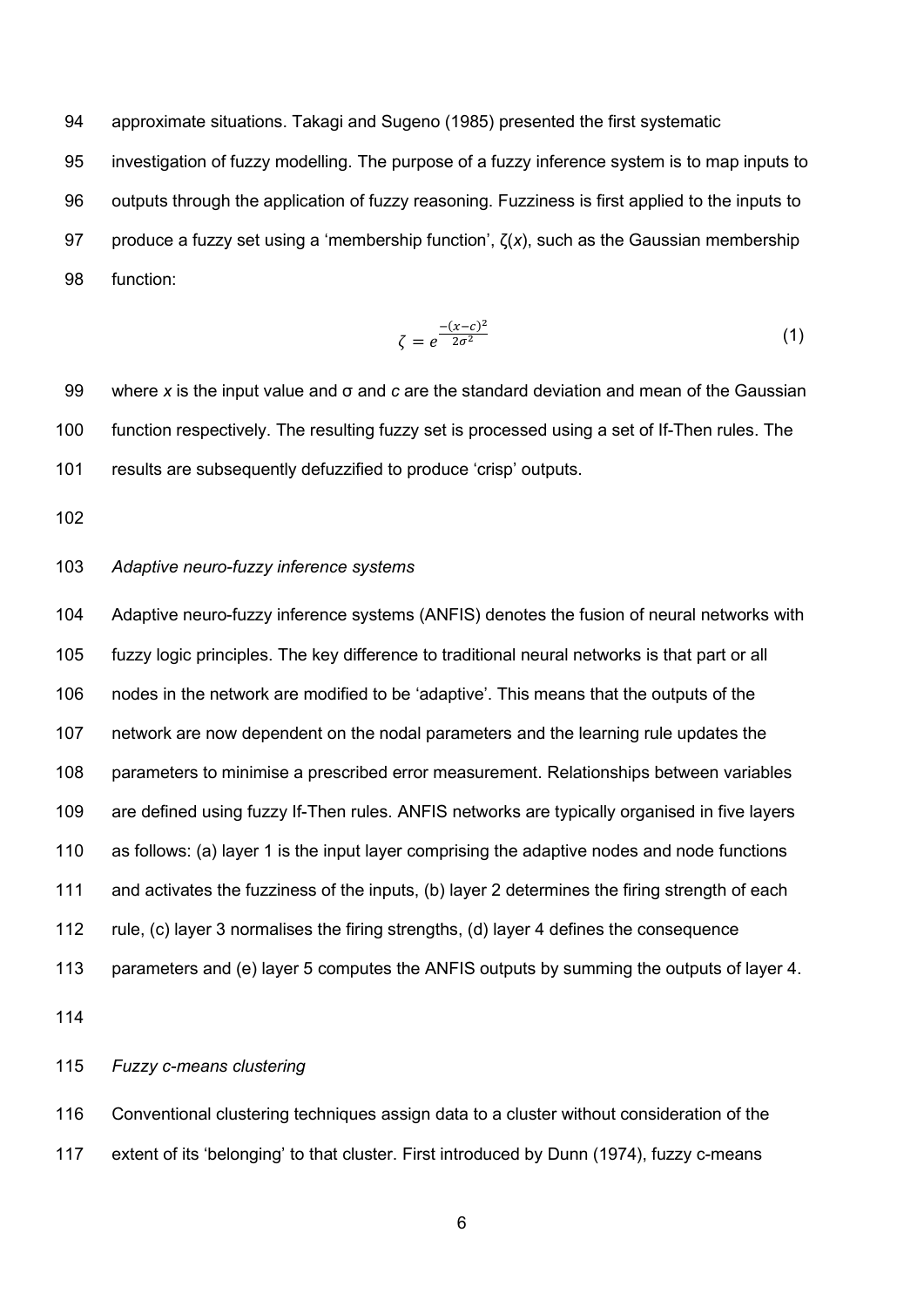clustering (FCM) is a clustering approach that allows a datapoint to belong to multiple clusters with varying degrees of membership. This method uses an iterative clustering 120 technique to produce an optimal ' $d'$  through the minimisation of an objective function  $J_{FCM}$ :

$$
J_{FCM} = \sum_{i=1}^{n_p} \sum_{j=1}^{n_c} M_{ij}^a ||x_i - d_j||^2
$$
 (2)

121 where  $n_p$  and  $n_c$  are the number of datapoints and clusters respectively,  $M_{ij}$  is the membership matrix, *a* > 1 is a parameter controlling the fuzziness of the system and 123  $\left\| x_i - d_j \right\|^2$  is the squared Euclidian distance between observation  $x_i$  and cluster centre  $d_i$ .

## *Classification and regression trees and random forest*

 Classification and regression trees (CART) are a non−parametric method that build classification or regression models in the form of a tree structure. At each tree node, a specified number of features are randomly selected and tested to achieve an optimal split of 129 the data. Although decision trees can be highly effective, they are prone to overfitting and are sensitive to the specific dataset upon which they are trained. A robust solution to overfitting is the concept of random forests, first proposed by Breiman (2001). Random forest (RF) is an ensemble learning method that operates by building multiple decision trees and aggregating the results (see Fig. 2). Multiple different training sets (termed bootstrap samples) are generated by sampling with replacement randomly from the original data. This method builds 135 several instances of a decision tree which produces an output  $\hat{y}_i$  corresponding to each tree. All individual outputs are then averaged to obtain the final prediction, *ŷ*.

## *Gaussian process regression*

 A Gaussian process is a collection of random variables of which any finite number follow a joint Gaussian distribution (Williams and Rasmussen, 1996). Gaussian process regression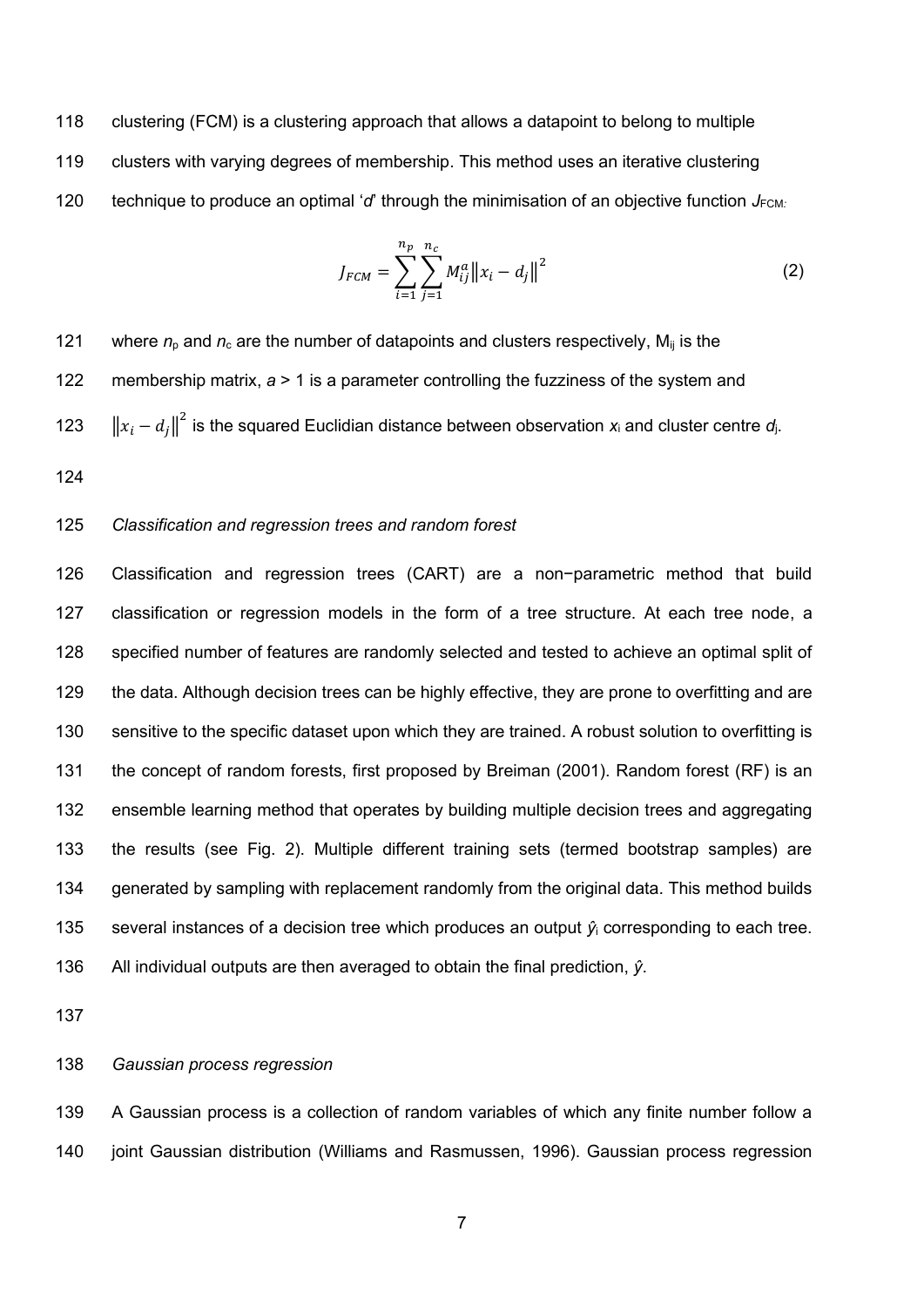141 (GPR) provides a method to perform Bayesian inference about functions in a non-parametric 142 way. One of the key aspects of GPRs is the use of covariance functions which encodes prior 143 assumptions about the functions one wishes to learn (in this case the measured data). This 144 avoids reliance on algebraic mapping between inputs and outputs. The overall aim of the 145 process is to learn a regression model of the form  $y = f(x) + \epsilon$ , where  $f(x)$  is a latent function 146 representing the underlying structure of the data and  $\epsilon \sim N(0, \sigma^2)$  is a Gaussian noise term 147 where  $\sigma^2$  is the variance of the noise (the symbol '~' means 'distributed according to'). A GP 148 can be completely described by a mean vector,  $\mu(x)$ , and covariance function  $k(x,x')$  of input 149 pairs x and x' to describe an underlying real process  $f(x)$  as follows:

$$
f(x) \sim \mathcal{GP}(\mu(x), k(x, x')) \tag{3}
$$

150 where

$$
\mu(x) = \mathbb{E}[f(x)] \tag{4}
$$

$$
k(x, x') = \mathbb{E}\left[\left(f(x) - \mu(x)\right)\left(f(x') - \mu(x')\right)^{T}\right]
$$
\n(5)

151

### 152 *Support Vector Machine/Regression*

 The term 'support vector regression' (SVR) denotes the application of support vector machines (SVM) to regression problems. The ε−insensitive approach first proposed by Vapnik (1995) is one of the most widely adopted SVM/SVR approaches in the literature. SVR uses either linear or non−linear kernels to map the input space into a high−dimensional feature space. The most common kernel adopted for this purpose is the radial basis function (RBF):

$$
K(x_i, x) = \exp(-\gamma ||x_i - x_j||^2)
$$
 (6)

158 where γ is a kernel coefficient. A hyperplane is subsequently constructed in the feature space 159 where the quality of fit to the data is computed using an ϵ−insensitive cost function (*L*ε(*y*)) 160 defined as follows (see Fig. 3):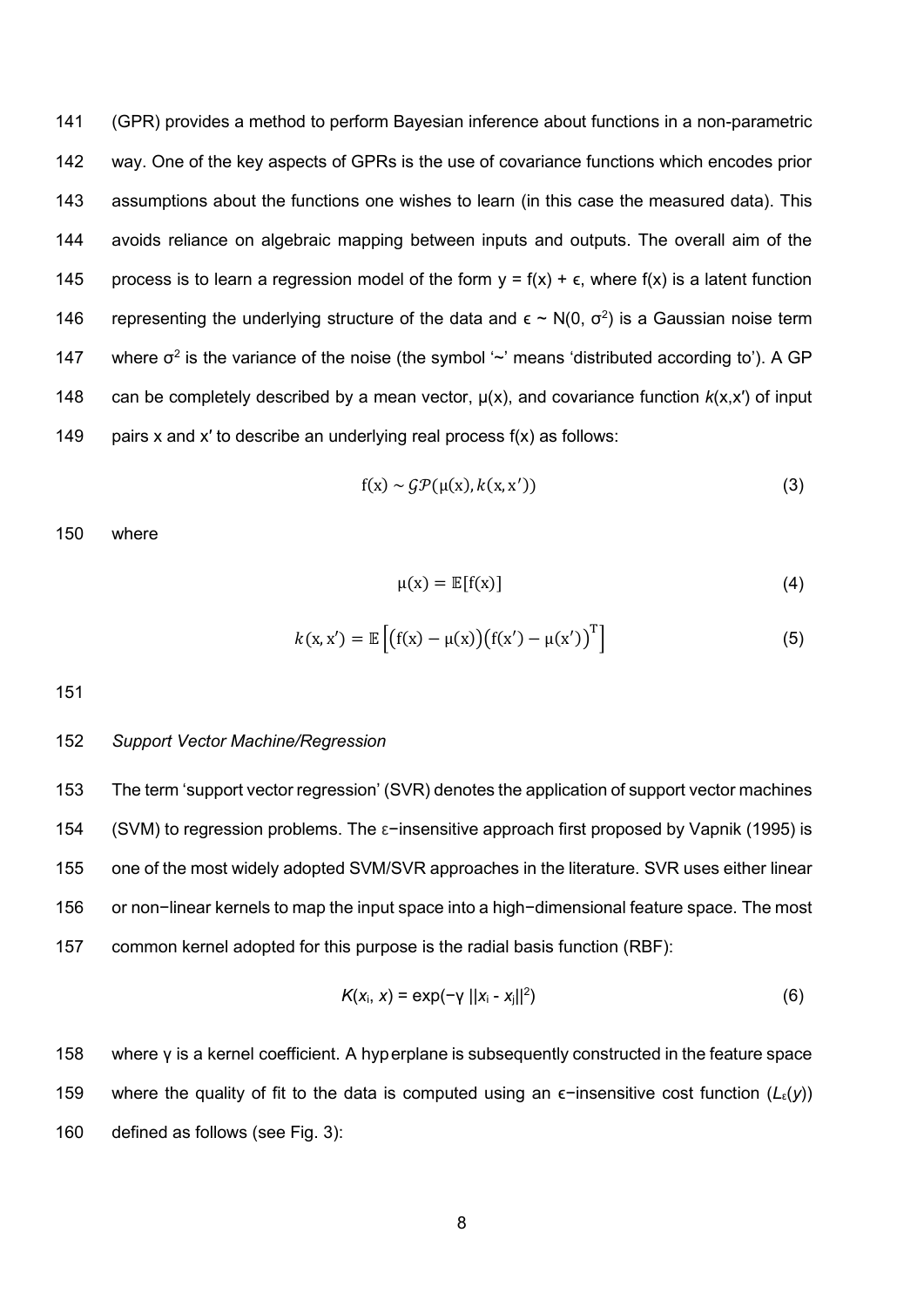$$
L_{\epsilon}(y) = \begin{cases} 0 & \text{for } |f(x) - y| \le \epsilon \\ |f(x) - y| - \epsilon & \text{otherwise} \end{cases}
$$
(7)

 where *x* is the input data with target values *y*, *f*(*x*) is the regression function, and ε is a user−defined positive value representing the maximum distance between *f*(*x*) and *y* for which there is no loss in the cost function. According to equation (7), only predictions that have residuals greater than ε are penalised, while predictions with smaller residuals have no effect on the regression equation. Considering a linear function as an example, *f*(*x*) can be defined as follows:

$$
f(x) = (w \cdot x) + b \tag{8}
$$

 where *w* is an adjustable weight vector and *b* is the bias. The objective is to obtain a function that has the smallest ε deviation from the target values in the training data and is also as 'flat' 169 as possible (by minimising the Euclidean norm  $||w||^2$ ).

### *Extreme learning machine*

 Extreme learning machine (ELM) is a three-layer neural network i.e. it comprises a single hidden layer (Huang et al. 2004). The novelty of ELM centres around its use of randomly generated hyperparameters for the hidden layer which are not updated during training, unlike conventional neural networks (Huang et al. 2006). This significantly reduces the computational time associated with the learning process and increases the network's ability to generalise within the trained parameter space. The ELM training process involves the generation and selection of random numbers for the weight and bias matrices for the hidden layer (Huang et al. 2011). Since the number of neurons in the hidden layer is typically much less than the number of training observations, the network is an over-determined linear system. A consequence of this is that the output weight matrix is the only parameter that needs to be optimised during training, which can be undertaken using an ordinary least squares approach.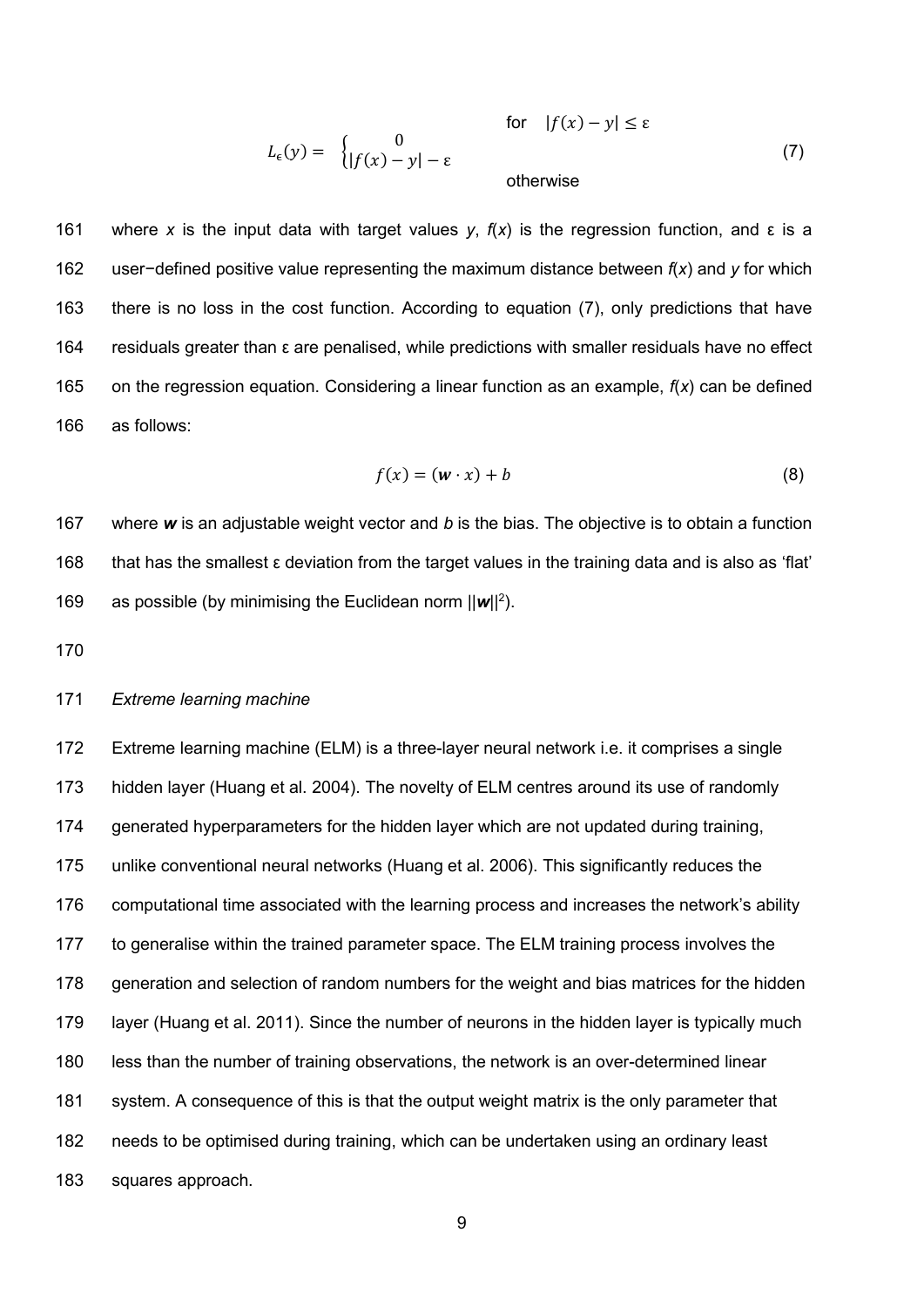# *Particle swarm optimisation*

 Particle swarm optimisation (PSO) is an optimisation algorithm developed by Kennedy and Eberhart (1995). This approach attempts to mimic interactions in groups of social beings and the sharing of information between the group members (termed 'particles'). Rather than using a single particle to search for an optimal solution, the whole population is used where the velocities of each member are defined by both a stochastic and deterministic component. While each particle moves randomly, it is partially guided by its own (local) best position as well as the best position of the group (global). The updated velocity vector at time *t*+1 for 193 particle  $i (v_i^{t+1})$  is defined as follows:

$$
v_i^{t+1} = v_i^t + \alpha \epsilon_1 (g^* - x_i^t) + \beta \epsilon_2 (x_i^* - x_i^t)
$$
\n
$$
(9)
$$

194 where  $\epsilon_1$  and  $\epsilon_2$  are two randomly initiated vectors with entries ranging between 0 and 1,  $\alpha$  and β are the global and local learning parameters respectively, *x*<sup>i</sup> is the position of particle *i* and *g*\* and *x*i\* are the global and local (for particle *i*) best historical location.

### *Evolutionary algorithms*

 First proposed by Holland (1992), genetic algorithms (GA) are arguably the most popular variant of the evolutionary algorithm. These methods are a computational model inspired by evolution and the mechanisms of natural selection and are typically deployed as search and optimisation algorithms. The parameters of the user-defined search space are first encoded in the form of chromosomes which can in turn be grouped to form a population. The process begins by initiating a random population representing different nodes in the search space. The fitness (cost) function is then evaluated for each node to determine the fitness value. New search nodes are randomly generated by applying genetic operations on the nodes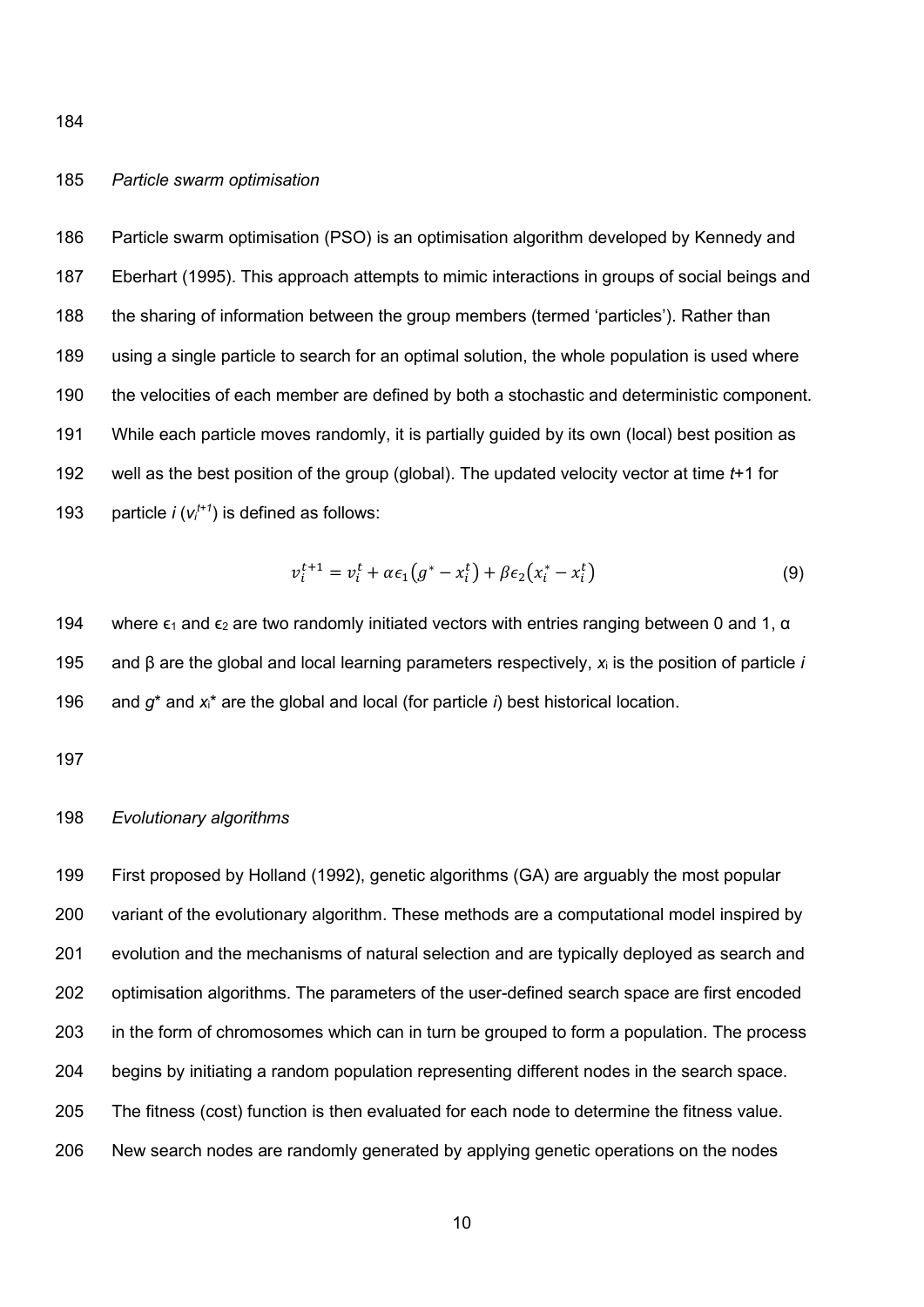based on their fitness values. This process is repeated until an optimal solution is acquired. The purpose of the genetic operators is to combine the 'good' structures of each node to produce an improved search node. Common genetic operators are shown in Fig. 4 and include (a) crossover (portions of chromosomes are swapped), (b) reproduction (chromosomes with good fitness values in an old population are preserved in the new population) and (c) mutation (occasional random alteration of a chromosome). Three alternative evolutionary algorithms include (a) genetic programming (GP), (b) gene expression programming (GEP) and (c) differential evolution (DE). The fundamental difference between these approaches lies primarily in the composition of the individuals within the respective populations. In GAs, individuals are linear chromosome strings of fixed length; in GPs, they are non-linear units with varying shapes and sizes; in GEPs, they are encoded linear strings of fixed length (similar to GA chromosomes) which are subsequently

 expressed as non-linear units of varying shapes and sizes; and in DEs, they are real vectors rather than binary chromosome strings.

#### *Imperialist competitive algorithm*

 The imperialist competitive algorithm (ICA) is an alternative evolutionary search and optimisation algorithm proposed by Atashpaz-Gargari and Lucas (2007) and is derived from human being's socio-political evolution. In this case, the initial population is termed 'countries' and is broken into two categories: (a) colony and (b) imperialist. A cost function is used to determine which countries of the initial population are the most 'powerful' and are therefore selected as imperialist states. The remaining countries are assigned as colonies of the imperialist states depending on the value of the cost function for each imperialist state. The imperialist state and their respective colonies are denoted an empire. The ensuing optimisation process is described by Fig. 5.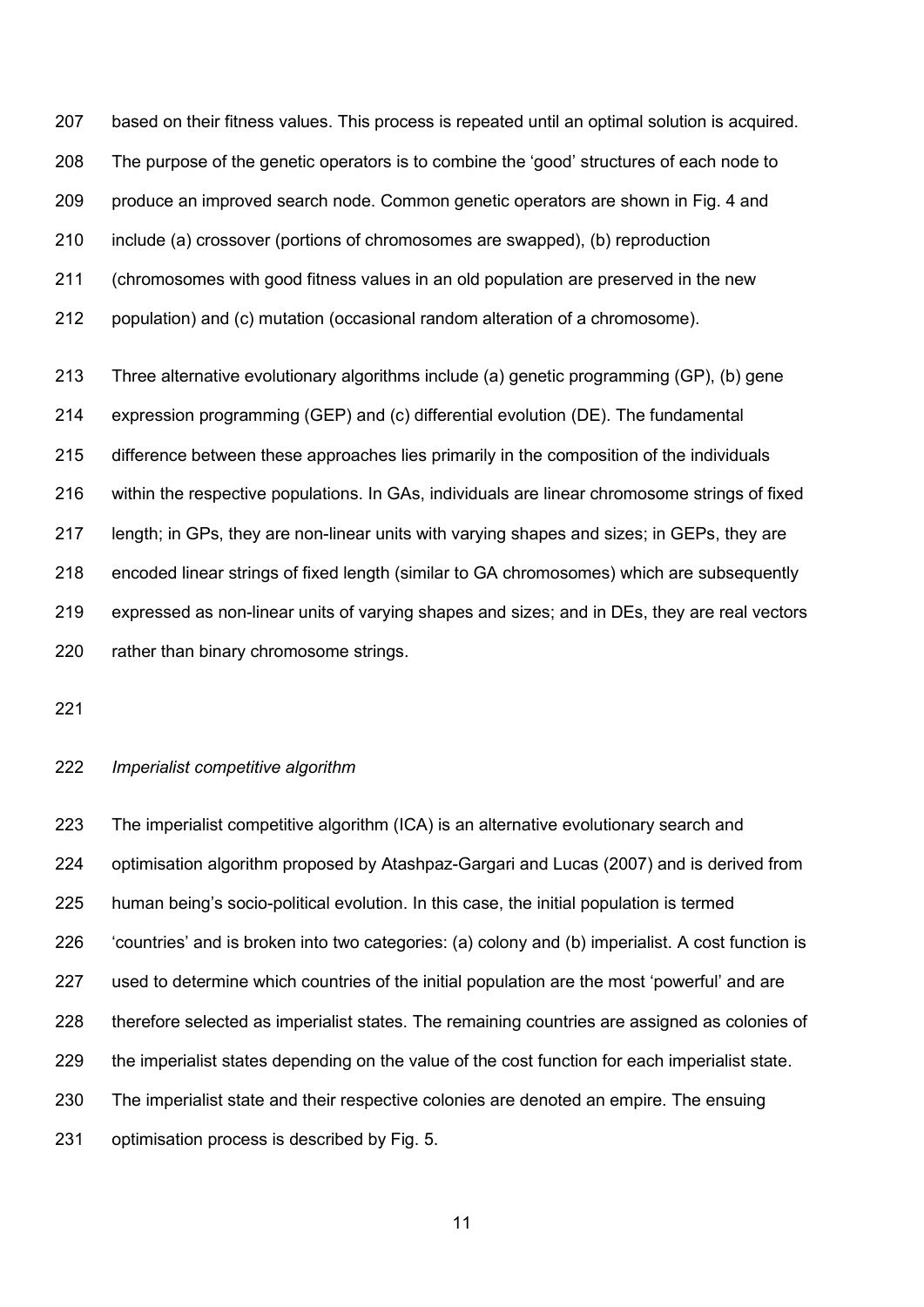## **MACHINE LEARNING IN TUNNELLING**

*Overview*

 A wide range of ML techniques have been developed for tunnelling applications. Research areas have included TBM automation (Mokhtari and Mooney 2019), tunnel condition assessment (Li et al. 2017, Chen et al. 2019c), anomaly detection (e.g. Yu et al. 2018, Sheil et al. 2020), tunnel profile measurement (e.g. Xue and Zhang 2019), resilience assessment (e.g. Khetwal et al. 2019), structural defect identification (e.g. Ding et al. 2019), tunnel face stability (e.g. Hayashi et al. 2019), rockburst prediction (e.g. Liu and Hou 2019) and intelligent building information modelling (e.g. Zhao et al. 2019b). This review focuses on four tunnelling applications where the use of ML has been most prevalent: (a) TBM performance prediction, (b) tunnel-induced settlement prediction, (c) geological forecasting and (d) cutterhead design optimisation.

### *TBM performance prediction*

247 A large body of research has focused on the development of improved TBM performance predictions by leveraging recent advances in ML. Table 1 presents an overview of these studies where the corresponding parameters and notation are defined in Fig. 6 (a slurry pressure balance shield machine is shown for illustrative purposes) and Table 2. Research into TBM performance has largely been confined to open mode TBM tunnelling in rock with only a handful of efforts with slurry or earth pressure balance shield TBMs in softer soils (e.g., Mooney et al. 2018, Mokhtari et al. 2020). From Table 1, it is notable that penetration rate (PR) is the most favoured measure of TBM performance, defined as the penetration along the axis of the tunnel per unit tunnelling time (i.e. does not include down times/stoppages). From Table 1, it can be observed that the input parameters are dominated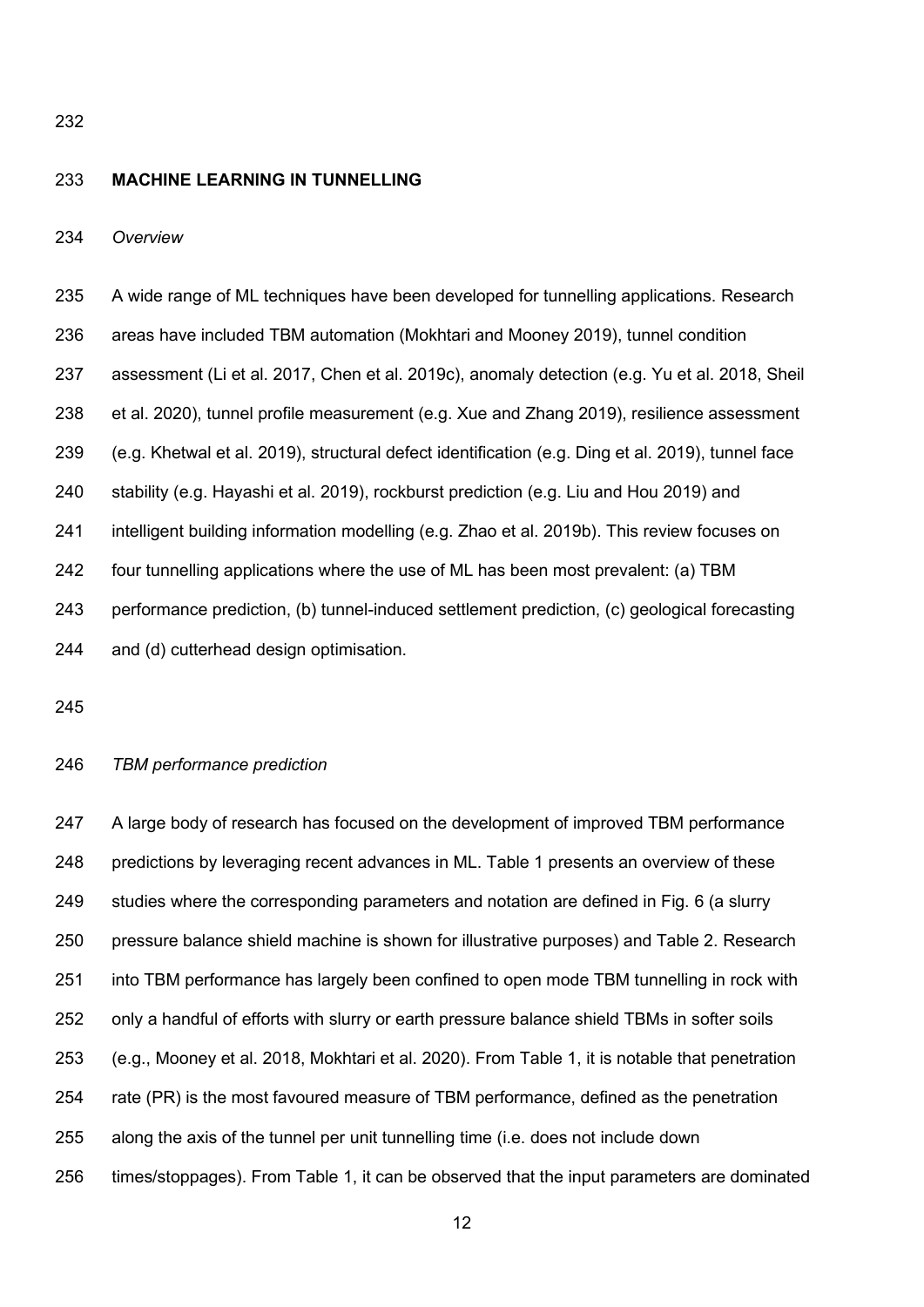by ground (rock) properties, with UCS being the most common. It is noteworthy that the selection of input parameters have predominantly been guided by empiricism from previous literature and the application of more robust 'feature engineering' techniques, such as principal component analysis (e.g. Salimi et al. 2015, 2016, 2019), in this area has been limited.

 Another interesting observation is the inusitation of TBM operational (e.g. jacking force (JF), cutterhead torque (T), cutterhead rotation speed (RPM), slurry parameters, etc) and geometric parameters (e.g. tunnel diameter, distance from reception shaft, soil cover etc) as features. This is because many of the training datasets relate to a single construction project and it is a common assumption that TBM and geometric parameters remain constant during a given project and so should not be included in the ML. While this provides good predictability on a case-by-case basis (where one might wish to forecast the performance of the TBM for the current project based on the data gathered thus far), it limits the applicability of these trained ML models to other projects. This is particularly important in the case of ML models as they typically demonstrate a poor ability to extrapolate beyond their calibration space (Ahmed et al. 2010).

 The most common ML technique adopted for the prediction of TBM performance is a multi- layer feedforward ANN with back propagation. The main difference between the ANN models adopted in the literature is the optimal ANN architecture that was ultimately selected. Even though similar input parameters and datasets have been employed across various studies, the range of architectures that have been adopted is quite wide. For example, 278 Armaghani et al. (2017) and Koopialipoor et al. (2019c) adopted a 7-11-1 ( $n_f$ - $n_{h1}$ - $n_o$ ) and 5-8- 32-8-1 architecture respectively for the prediction of the same dataset (the Pahang-Selangor raw water transfer tunnel (PSWRT)). It is noteworthy that the use of several hidden layers and neurons increases the likelihood of encountering overfitting. Hecht-Nielsen (1987) proved that any continuous function can be represented by a neural network using a single 283 layer with  $n_{h1} = 2n_f + 1$  nodes, albeit using significantly more complex activation functions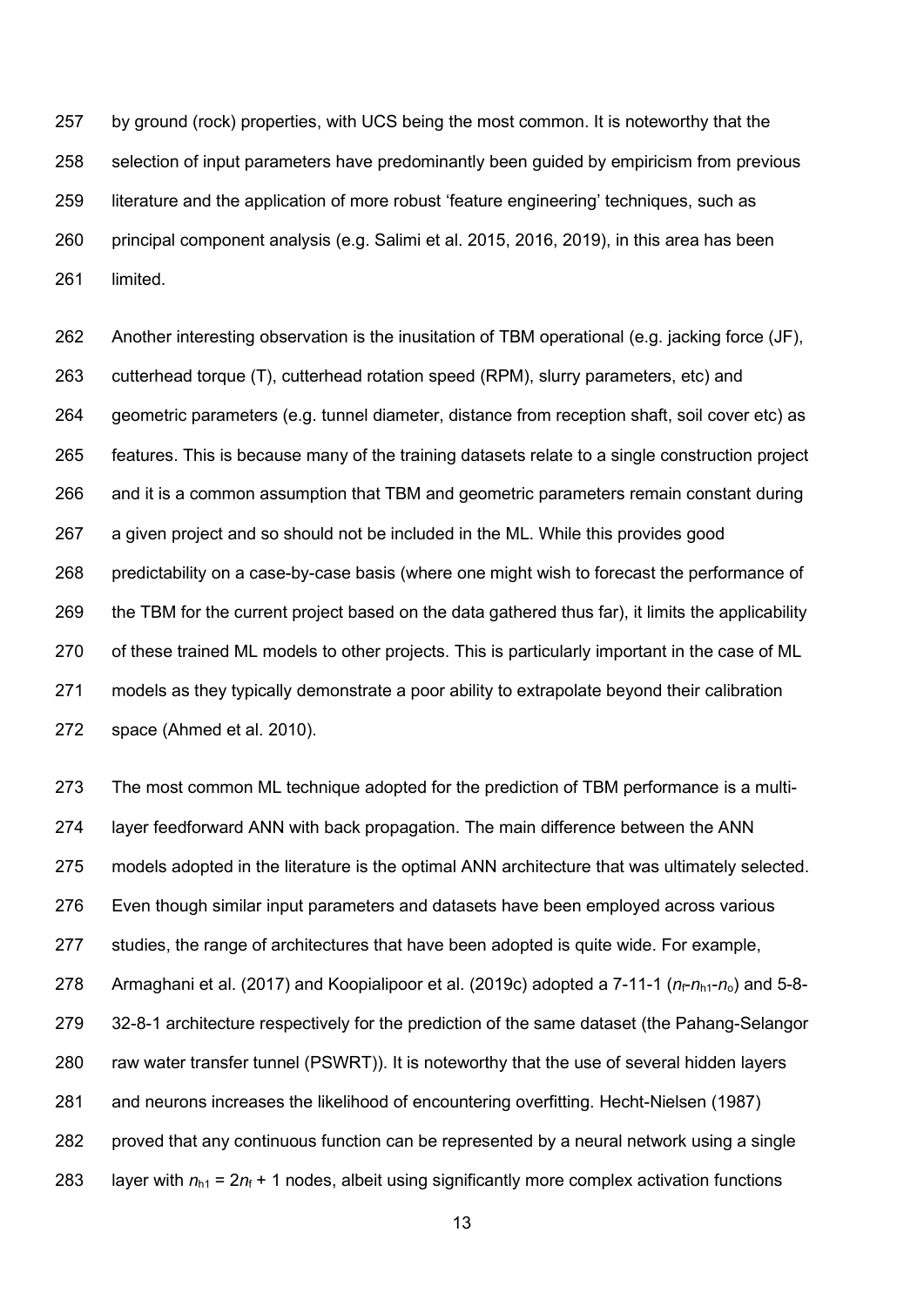than the conventional sigmoidal functions commonly adopted in the literature. This corresponds to an architecture of 7-15-1 and 5-11-1 respectively for these studies.

 Other popular ML methods adopted in the literature include fuzzy logic, due to its ability to incorporate empirical evidence/experience and, recently, more flexible and non-linear ML algorithms such as CARTs and RFs. To develop improved methods for the determination of the optimum architecture and the avoidance of local minima, hybrid methods have also been explored by fusing ML models with optimisation algorithms such as ICA (e.g. Naghadehi et al. 2019), PSO (e.g. Armaghani et al. 2018), DE (e.g. Fattahi and Babanouri 2017) and FCM (e.g. Fattahi 2016).

# *Tunnelling-induced settlement prediction*

 Table 3 presents an overview of ML models adopted for the prediction of tunnelling-induced soil settlements, *s*, as well as tunnel convergence, *C*. Given the complex nature of tunnelling-induced settlements, the number of features used in these models are notably greater. Furthermore, these features comprise a mix of soil, tunnel geometry and TBM operational parameters. For the studies considered in this review, ANNs appear to have been the ML model of choice pre-2012, although they continue to appear in more recent literature. It is again apparent that a wide range of architectures have been explored from the 47-47-47-47-2 architecture adopted by Kim et al. (2001) to the more compact 3-4-1 architecture proposed by Hasanipanah et al. (2016) and Moghaddasi and Noorian-Bidgoli (2018).

 While the integration of fuzzy systems has also been used to predict tunnel-induced settlements, the use of SVMs became popular post-2012, quickly followed by more complex and non-parametric methods such as CARTs and RFs. The prominence of these methods for settlement prediction is perhaps explained by the increased complexity of the input-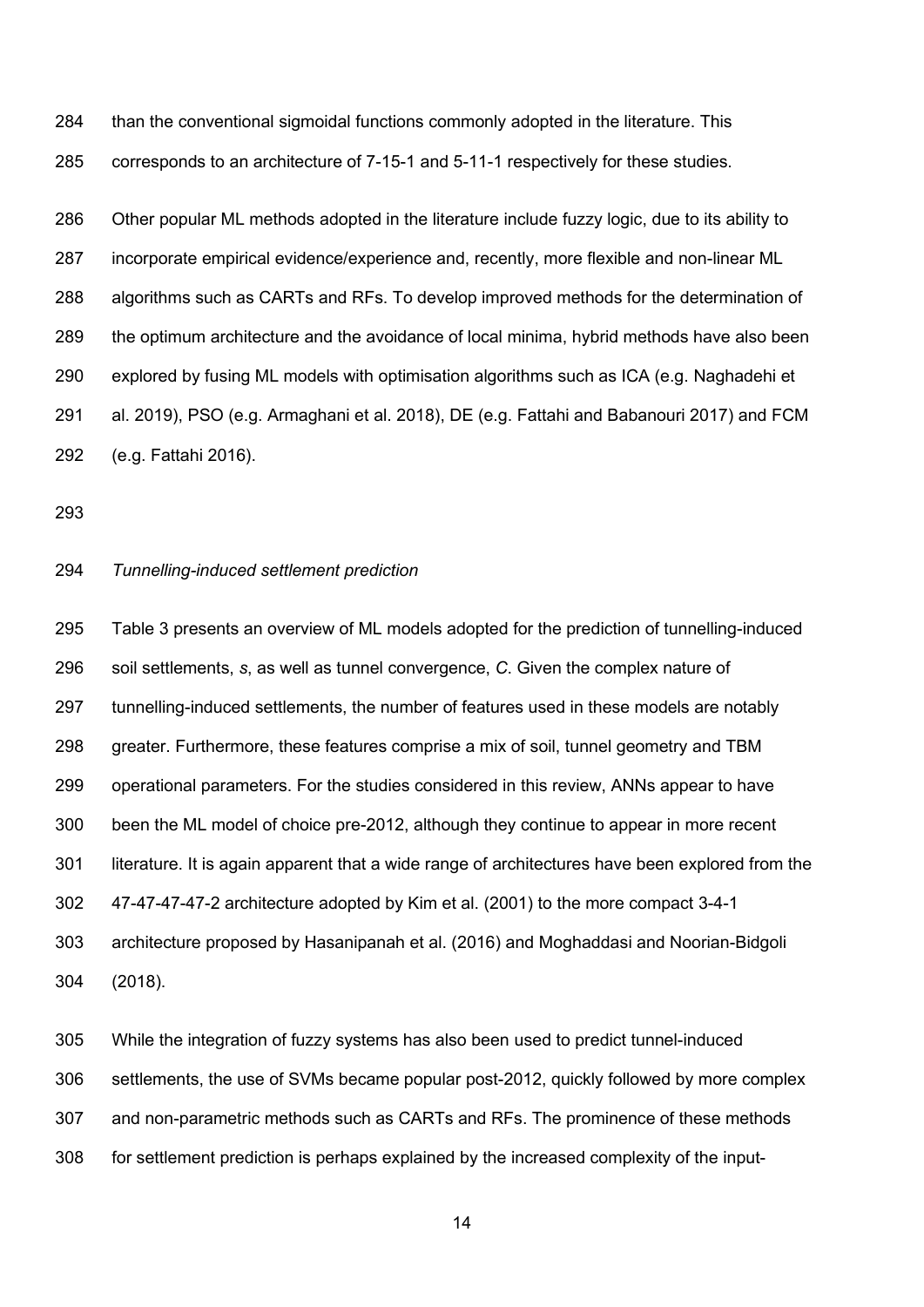output mapping process for tunnelling-induced settlements. The datasets used for predicting tunnel-induced settlements are also largely based on a single project rather than multiple projects, with the size of the dataset varying considerably (from 6 to 7650 datapoints).

## *Geological forecasting*

 Efforts to predict ahead of the TBM involve identification of geological conditions as well as the size and location of potential obstacles (Schaeffer & Mooney 2016). In these cases, it is desirable to identify changes in soil conditions as shown in Fig. 7. To obtain actionable information during tunnelling, soil conditions must be forecasted sufficiently far in advance of the TBM (typically tens of metres). This is complicated by a deterioration in the accuracy of forecasting techniques with an increase in the forecast horizons.

 One approach is to consider the TBM itself as an exploratory tool. A popular implementation of this approach is to first use statistical interpolation techniques (such as kriging) to develop an initial estimate of the ground conditions at the TBM face using available borehole information as shown in Fig. 8 (Gangrade and Mooney 2019, Grasmick et al. 2020). These predictions are subsequently updated using TBM driving data to obtain a more reliable estimate of the ground immediately ahead of the TBM. This methodology has been adopted by Yamamoto et al. (2003) and Sun et al. (2018b). In particular, Sun et al. (2018b) achieved  $\alpha$  prediction accuracy of  $R^2 = 0.8$  using RFs.

 Alternatively, ML can also be used to provide a direct mapping between TBM performance parameters and ground conditions. This approach can be considered the inverse of the techniques reviewed for TBM performance prediction. Liu et al. (2019) used SVR combined with a stacked single-target technique to identify multiple targets from a common dataset, 332 such as UCS, BI, DPW and  $\alpha$ ; this allowed correlation between targets to be incorporated into the prediction model. The driving data used to identify the target variables included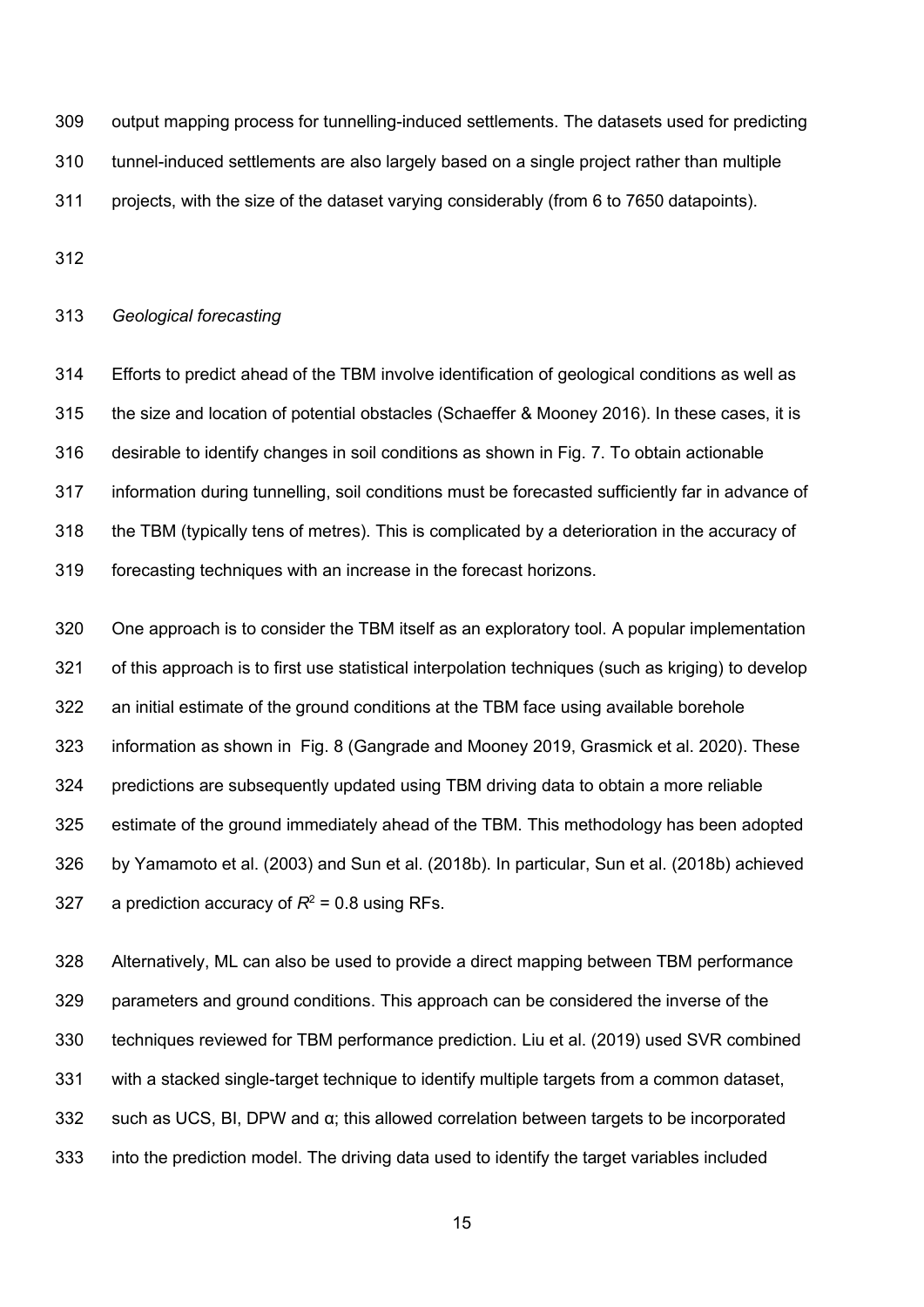334 RPM, PR, JF, T and cutterhead power (CP) where a prediction accuracy of  $R^2$  between 0.63 335 and 0.83 was achieved. It is notable that  $R^2$  = 0.83 corresponded to the UCS prediction indicating its strong correlation with TBM performance in rock. Zhang et al. (2019c) used SVM, RF and *k*-nearest neighbours (kNNs) to map RPM, T, JF and AR to rock mass type. Zhao et al. (2019a) compared the performance of eight ML models to predict geological type using feature augmentation to improve performance; a traditional ANN was found to provide the best performance. Jung et al. (2019) also used an ANN to predict the ground type from 341 PR, JF and T with an accuracy of  $R^2 > 0.9$ . The PR parameter was found to be the most influential for predicting ground type, particularly across different sites. Liu et al. (2020) used a hybrid algorithm combining traditional ANNs with simulated annealing to predict rock 344 parameters UCS, BI, DPW and α from RPM, T, JF, PR  $(R<sup>2</sup>$  between 0.66 and 0.85). Erharter et al. (2019, 2020) used ensemble LSTM networks to classify TBM data into rock behaviour types according to four geological 'indicators'. Yu and Mooney (2020) employed multinomial logistic regression to characterize the fractional representation of four encountered soil types (sand, clay, silt, till deposits) by an earth pressure balance TBM. The regression model was trained using RPM, AR, chamber pressure, excavated soil mass, thrust force, and 83 boring logs along the alignment.

 Instead of using TBM operational parameters, Zhuang et al. (2018) used convergence 352 displacements in rock to infer  $E_s$  and  $v_s$  through inverse analysis. This involved the use of SVR which is optimised using multi-strategy artificial fish swarm algorithm (MAFSA). The MAFSA approach is an ensemble algorithm comprising differential evolution, particle swarm optimization, adaptive step size and phased vision strategy based on artificial fish swarm algorithm (AFSA) to enhance the global search capability and improve convergence speed and optimization accuracy.

 While numerous geophysical methods have been explored for forecasting geological conditions ahead of the TBM face (e.g. electromagnetic methods, electrical methods, seismic reflection methods, infrared detection methods), very few studies have explored the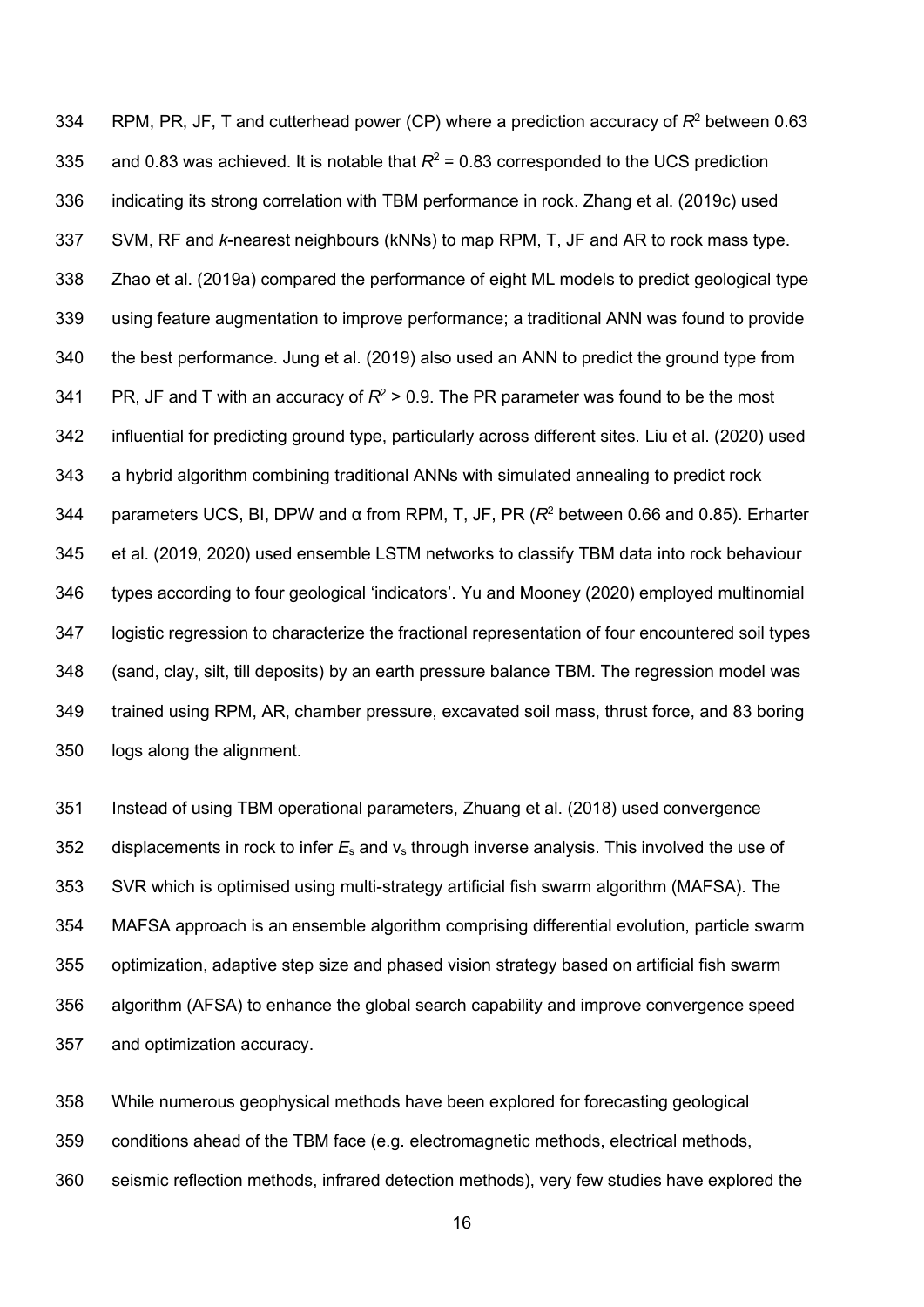integration of machine learning algorithms to improve geophysical predictions. Both

Alimoradi et al. (2008) and Von and Ismail (2017) used an ANN to identify rock

characteristics using ground parameters obtained using Tunnel Seismic Prediction (TSP)

364 technology. Although Von and Ismail (2017) reported a prediction accuracy of  $R^2 = 0.85$ ,

they noted that the small datasets at the beginning of a project lead to less reliable

predictions.

 Wei et al. (2018) documented one of the most comprehensive applications of ML to a new 'Tunnel Look-ahead Imaging Prediction System' (TULIPS). The TULIPS imaging approach comprises three sets of GPR antennae (low frequency for long-range inspection and two high frequencies to identify small objects) and seismic imaging. The pipeline of their event detection and tracking method is outlined in Fig. 9. An experimental campaign showed that buried obstacles can be successfully identified and tracked using this methodology. Those authors also recommended the development and application of more robust ML models to larger datasets including expert interpretations and ground prediction, TBM and geological exploration data.

# *Cutterhead design optimisation*

 The final research area covered by this literature review is the optimisation of the cutterhead design (see Fig. 10) which appear to have focused exclusively on tunnelling in rock. Literature in this area can be further categorised as an optimisation of (a) cutter disc layout and (b) cutter disc geometry. For the cutter layout, the optimisation process has been typically undertaken to (a) minimise eccentric forces (and therefore moments) of the whole system by maximising cutterhead symmetry, (b) maximise excavation efficiency by ensuring adjacent cutters score the tunnel face successively and (c) minimise excavation-induced stress on the cutterhead (e.g. Ji et al. 2016). Other common constraints include (a) cutter discs must remain contained within the cutterhead, (b) cutter discs must not overlap, (c)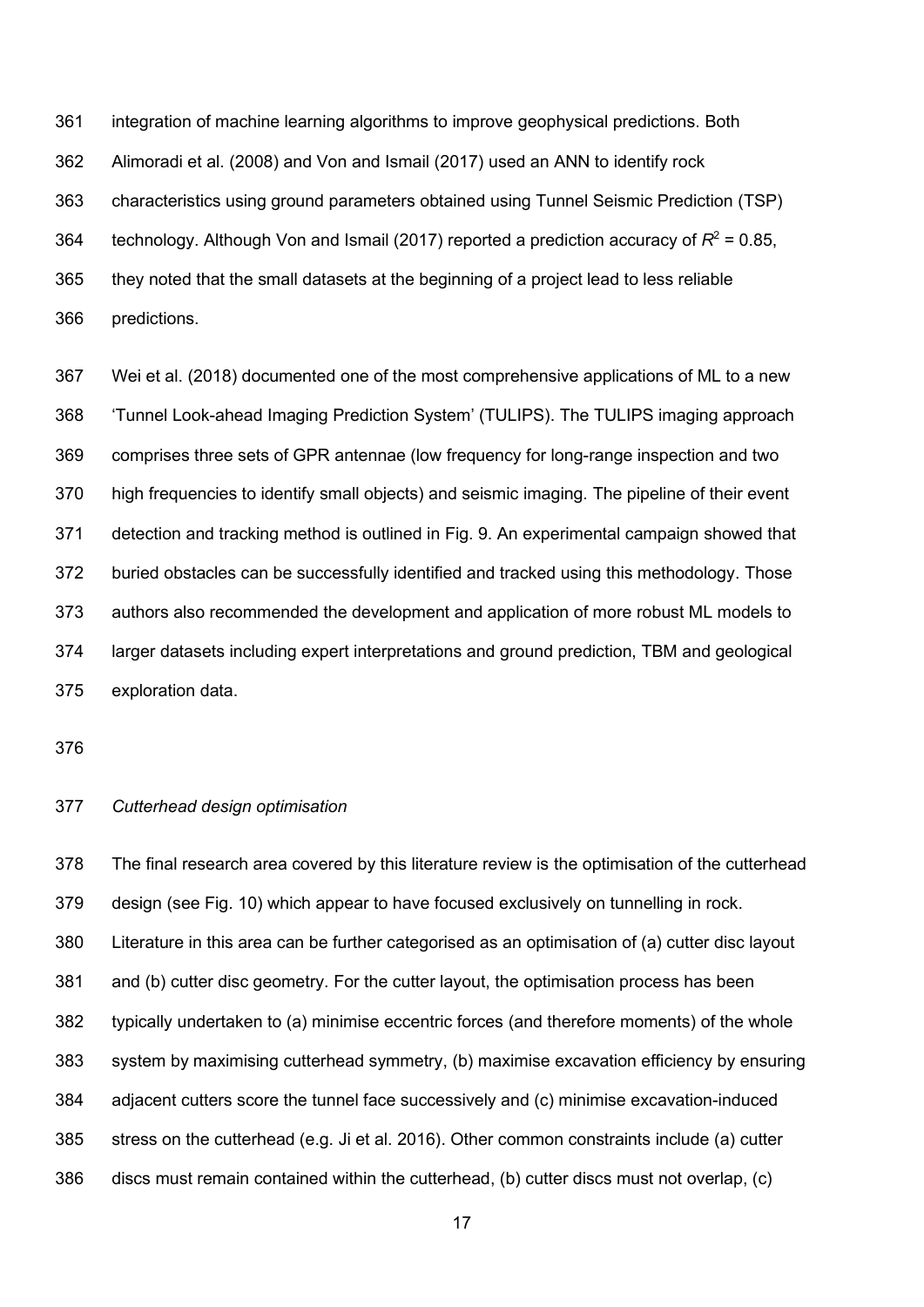cutter discs must not interfere with manholes, 'buckets' or joints in the cutterhead, and (e) cutter disc positions should be easily accessible for maintenance (Rostami and Chang 2017).

 An example optimisation documented by Huo et al. (2010, 2011) using a multi-objective GA and co-evolutionary GA is presented in Fig. 11. Those authors used three 'base' designs as the starting point for the optimisation to reflect current designs used in practice: a multi-spiral (Fig. 11(a)), 'dynamic star' (Fig. 11(b)) and stochastic pattern (Fig. 11(c)). Another possible reason for the use of these base designs is that the results of the optimisation process were reported to be highly dependent on the initial cutter pattern. This was also discovered by Qi et al. (2013) using grey rational analysis. Grey rational analysis (GRA) is a form of grey system theory (proposed by Deng (1982)) and solves multiple attribute decision making by combining the entire range of attribute values being considered for each alternative decision into a single value (Kuo et al. 2008). Those authors also found that the polar angle played a more important role on the cutter layout rather than radial distance from the centre point of the cutterhead. Although not discussed in those studies, these findings suggest the occurrence of local optima in these optimisation problems. While multiple alternative optimisation algorithms exist (e.g. grid search, random search), Bayesian optimisation (Brochu et al. 2010) seems suitable for this problem given its robustness to local optima. This is due to its exploration versus exploitation strategy: exploitation initially steers the search process into the direction of the local optima but exploration allows the algorithm to 'escape' from the local optimum towards finding an improved global optimum.

 On the geometric design of individual cutters, Xia et al. (2012) and Xia et al. (2015) used GA and multi-objective and multi-geologic conditions optimisation (MMCO) to optimise the (a) cutter cutting edge angle, (b) cutting edge width, (c) transition arc radius and (d) caulking ring width between bearings. The optimisation process sought to minimise the cutter bearing load.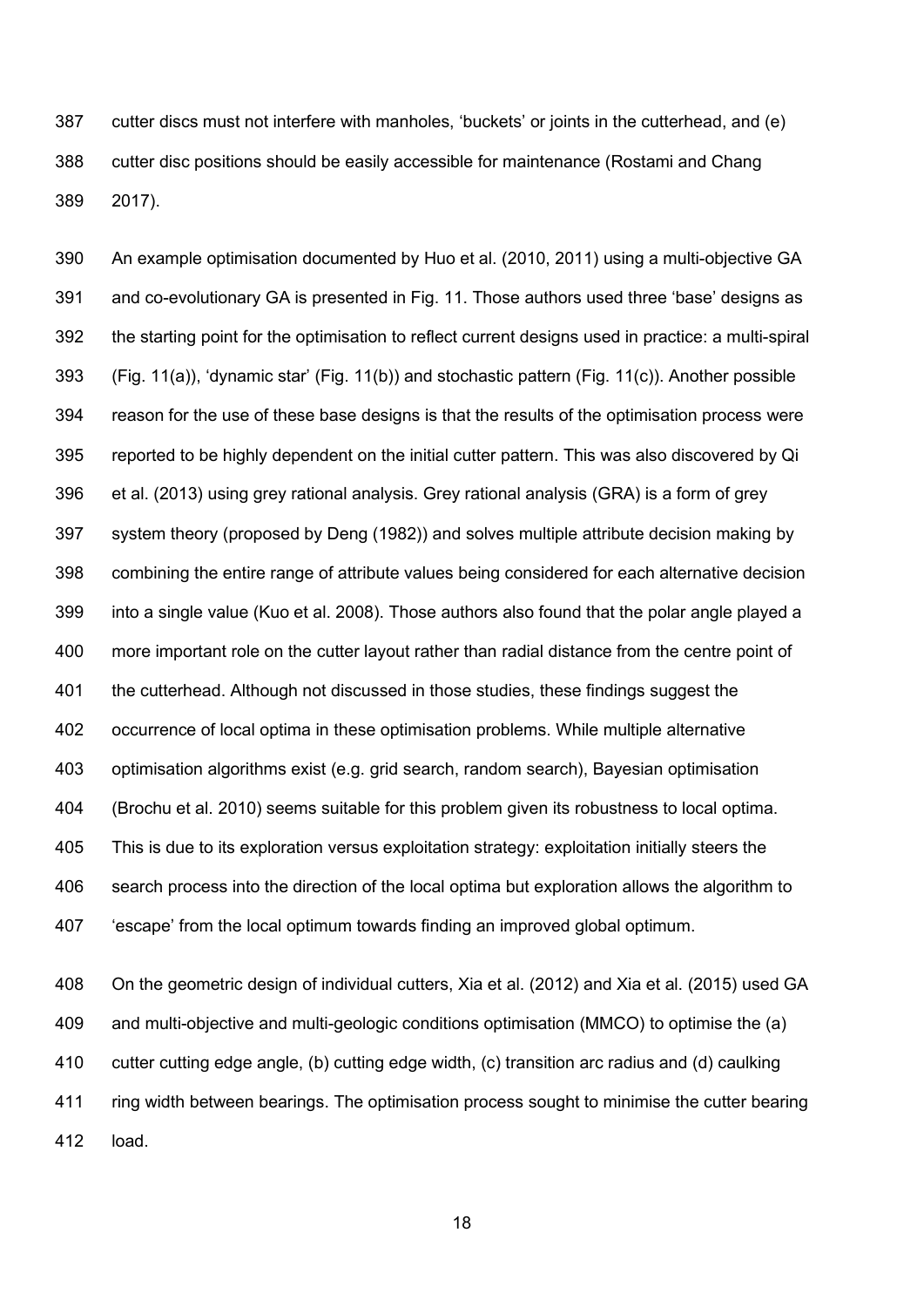## **SUMMARY**

 This review has identified an increasing trend in the use of ML in the tunnelling space with a significant increase in 2019. It is likely that this trend will persist as advancements in ML continue to be translated into practical domains for routine use and more tunnelling data is shared with the academic community. ANNs have experienced sustained popularity in this area. This is not surprising as ANNs are one of the oldest ML paradigms and are able to capture complex non-linear relationships and generalise within the trained parameter space. The second most popular technique is SVR/SVM. The non-parametric nature of these models means that model complexity remains relatively unaffected by an increase in the number of features and are therefore particularly suited to high-dimensional datasets. This may go some way to explaining their popularity, particularly for settlement predictions due to 425 the larger number of influencing factors. These techniques have been typically coupled with 426 optimisation algorithms to overcome the slow tuning process of the kernel hyperparameters.

427 The use of fuzzy-based methods such as ANFIS and FL in this area stems from their ability to incorporate human experience and their ability to deal with imprecise and noisy data typical of construction monitoring projects. These methods have not experienced the same growth, which is probably due to the increase in 'big data' in tunnelling that lends itself to training more robust algorithms. It is also apparent that there has been a significant and 432 recent increase in the use of alternative ML algorithms such as GEP and RF. These models provide a higher level of performance for the sake of model interpretability and can therefore capture highly non-linear trends. The use of probabilistic ML techniques, such as Bayesian networks and Gaussian process regression, for underground construction applications have become more popular in recent years e.g. Zhang et al. (2016), Wang et al. (2017), Chen et al. (2019d), Zhu (2019). These methods are well-conditioned for dealing with noisy and incomplete data typical of a construction site and perform predictions within a principled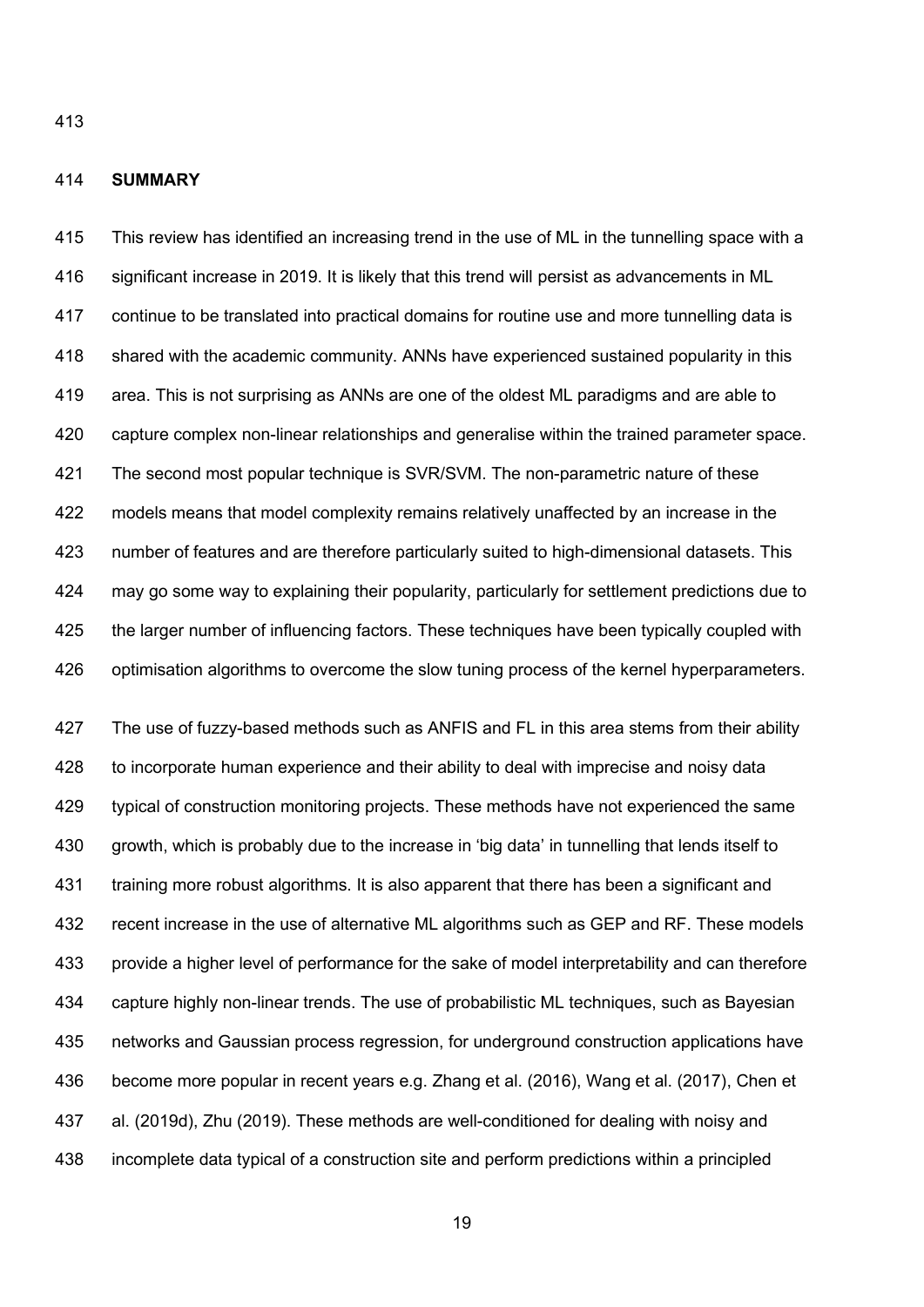framework; in light of this, they represent the most promising techniques for future applications of ML to inform tunnelling operations.

## **CONCLUSIONS AND FUTURE PERSPECTIVES**

 This paper has presented a comprehensive review of the literature exploring the use of machine learning to inform tunnelling operations. While machine learning has been used to inform a wide range of tunnelling applications, this review has identified four main areas of research, namely TBM performance prediction, tunnelling-induced settlement prediction, geological forecasting and cutterhead design optimisation. Many studies have reported the successful application of machine learning techniques in tunnelling activities with high levels of accuracy. The most popular methods adopted in the literature include artificial neural networks, support vector machines/regression and fuzzy-based methods. A clear trend is evident in the use of ML in tunnelling and this trend is likely to persist as the volume of data produced by modern TBMs continues to grow and the use of machine learning becomes more commonplace. In most instances, investigators have used empiricism (from previous literature) as the basis for the selection of model inputs where the number of features varies considerably across the literature. As the number of parameters captured by modern tunnel boring machines grows, identification of the most appropriate features for training ML models using robust techniques should be central to future research.

 Despite its recent advances, machine learning in tunnelling remains a young field with many underexplored research opportunities. Some of these opportunities can be observed by contrasting the methods reviewed in this study with those adopted in other disciplines such as aerospace, healthcare, robotics, and automated vehicles (Mooney et al. 2020). In particular, there is a real need for continued application of machine learning methods employing more principled, probabilistic frameworks such as Bayesian networks and Gaussian process regression. The problems covered by this review appear well-suited to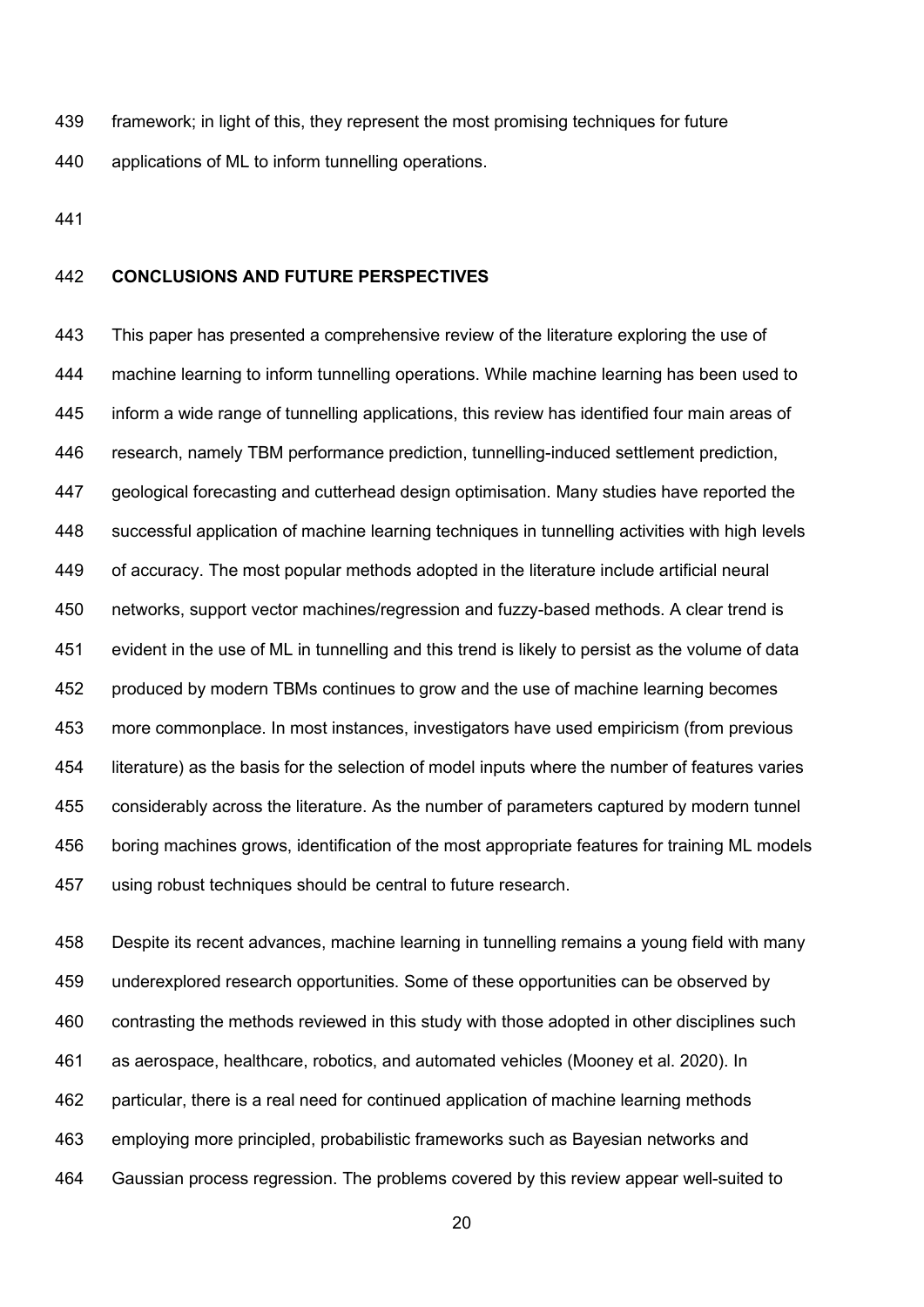- probabilistic frameworks given the uncertain nature of tunnelling operations and the
- prevalence of noisy data. This relieves engineers of onerous data pre-processing to denoise
- large training datasets. Furthermore, probabilistic frameworks provide a robust treatment of
- overfitting meaning large datasets are not necessarily a prerequisite and deployment of
- 469 these techniques on a site-specific basis is feasible.
- Another important finding of this review is that most of the studies reviewed here have been
- developed and validated against a single case history. Validation of these algorithms across
- a broader parameter space are warranted for the industry to gain confidence in these
- approaches. In addition, the high-risk nature of mistakes in the tunnelling industry means
- model interpretability is essential for take-up in practice to gain insight into the features
- driving predictions. It appears essential for the tunnelling industry to begin to consider how
- best to leverage these recent advances in machine learning to inform tunnelling operations.
- 

## **REFERENCES**

- 479 Acaroglu, O., Ozdemir, L. and Asbury, B., 2008. A fuzzy logic model to predict specific energy<br>480 requirement for TBM performance prediction. Tunnelling and Underground Space requirement for TBM performance prediction. *Tunnelling and Underground Space Technology*, *23*(5), pp.600-608.
- 482 Adoko, A.C., Jiao, Y.Y., Wu, L., Wang, H. and Wang, Z.H., 2013. Predicting tunnel convergence using<br>483 multivariate adaptive regression spline and artificial neural network. Tunnelling and multivariate adaptive regression spline and artificial neural network. *Tunnelling and Underground Space Technology*, *38*, pp.368-376.
- 485 Adoko, A.C., Gokceoglu, C. and Yagiz, S., 2017. Bayesian prediction of TBM penetration rate in rock<br>486 mass. *Engineering Geology. 226.* pp.245-256. mass. *Engineering Geology*, *226*, pp.245-256.
- 487 Adoko, A.C. and Yagiz, S., 2019. Fuzzy Inference System-Based for TBM Field Penetration Index<br>488 **Estimation in Rock Mass. Geotechnical and Geological Engineering. 37(3). pp.1533-1553.** Estimation in Rock Mass. *Geotechnical and Geological Engineering*, *37*(3), pp.1533-1553.
- 489 Ahangari, K., Moeinossadat, S.R. and Behnia, D., 2015. Estimation of tunnelling-induced settlement<br>490 by modern intelligent methods. Soils and Foundations, 55(4), pp.737-748. by modern intelligent methods. *Soils and Foundations*, *55*(4), pp.737-748.
- 491 Ahmed, N.K., Atiya, A.F., Gayar, N.E. and El-Shishiny, H., 2010. An empirical comparison of machine<br>492 elearning models for time series forecasting. *Econometric Reviews*, 29(5-6), pp.594-621. learning models for time series forecasting. *Econometric Reviews*, *29*(5-6), pp.594-621.
- 493 Alimoradi, A., Moradzadeh, A., Naderi, R., Salehi, M.Z. and Etemadi, A., 2008. Prediction of 494 ceological hazardous zones in front of a tunnel face using TSP-203 and artificial neura 494 geological hazardous zones in front of a tunnel face using TSP-203 and artificial neural<br>495 https://www.melling.and Underground Space Technology, 23(6), pp.711-717. networks. *Tunnelling and Underground Space Technology*, *23*(6), pp.711-717.
- 496 Armaghani, D.J., Mohamad, E.T., Narayanasamy, M.S., Narita, N. and Yagiz, S., 2017. Development 497 497 of hybrid intelligent models for predicting TBM penetration rate in hard rock<br>498 condition. Tunnelling and Underground Space Technology, 63, pp.29-43. condition. *Tunnelling and Underground Space Technology*, *63*, pp.29-43.
- 499 Armaghani, D.J., Faradonbeh, R.S., Momeni, E., Fahimifar, A. and Tahir, M.M., 2018. Performance<br>500 prediction of tunnel boring machine through developing a gene expression programming 500 prediction of tunnel boring machine through developing a gene expression programming<br>501 equation. *Engineering with Computers.* 34(1). pp.129-141. equation. *Engineering with Computers*, *34*(1), pp.129-141.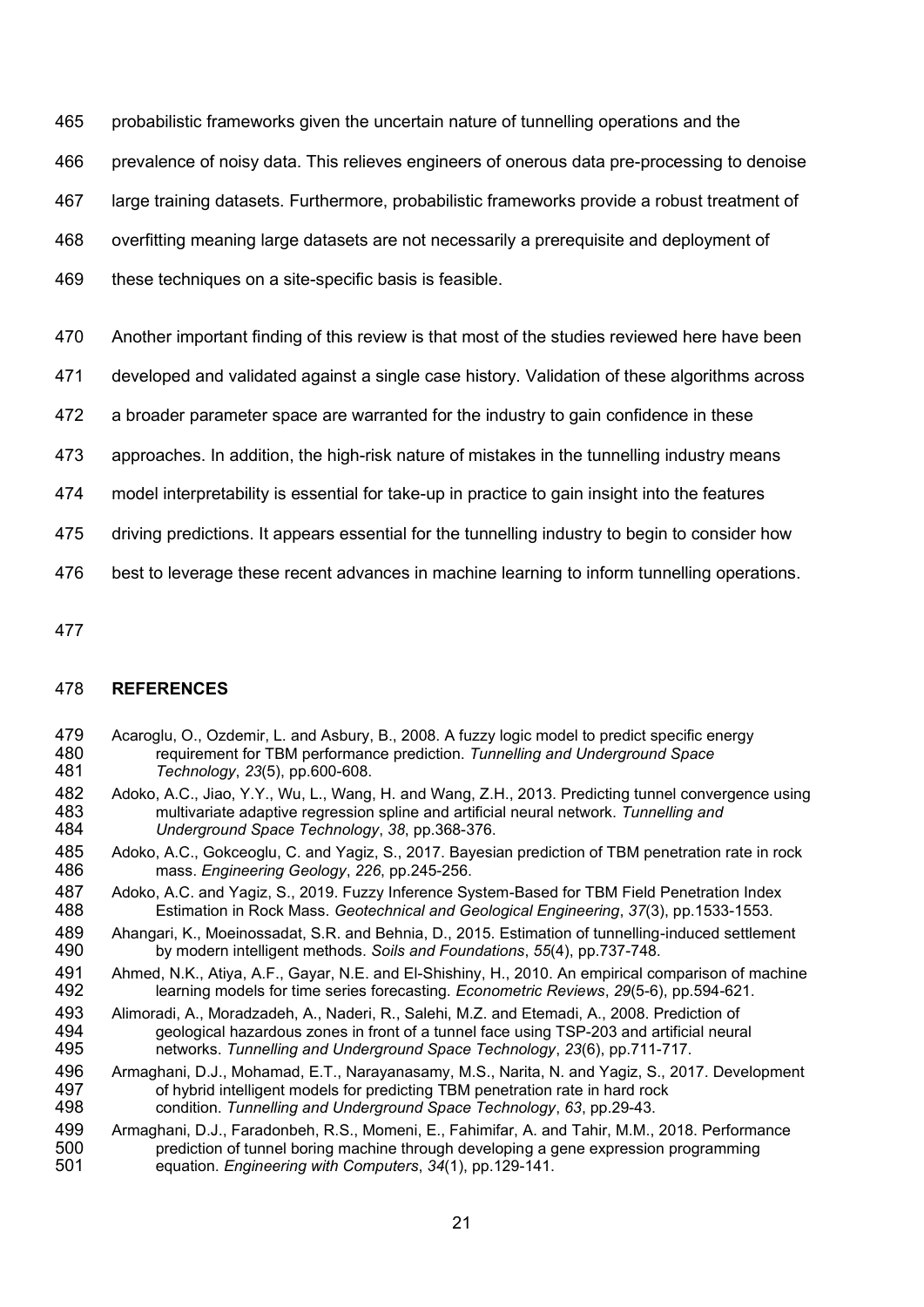- 502 Armaghani, D.J., Koopialipoor, M., Marto, A. and Yagiz, S., 2019. Application of several optimization<br>503 techniques for estimating TBM advance rate in granitic rocks. Journal of Rock Mechanics and 503 techniques for estimating TBM advance rate in granitic rocks. *Journal of Rock Mechanics and*  504 *Geotechnical Engineering*, *11*(4), pp.779-789.
- 505 Atashpaz-Gargari E and Lucas C (2007) Imperialist competitive algorithm: an algorithm for<br>506 optimization inspired by imperialistic competition. In 2007 IEEE congress on evolutio 506 optimization inspired by imperialistic competition. In *2007 IEEE congress on evolutionary*  507 *computation*, IEEE, pp. 4661-4667.
- 508 Barla, M., Camusso, M. and Aiassa, S. (2006). Analysis of jacking forces during microtunnelling in<br>509 limestone. Tunnelling and Underground Space Technology, 21(6):668-683. 509 limestone. *Tunnelling and Underground Space Technology*, *21*(6):668-683.
- 510 Behnia, D. and Shahriar, K., 2015, November. Prediction of Tunnelling-induced Settlement Using<br>511 Gene Expression Programming. In 49th US Rock Mechanics/Geomechanics Symposium. 511 Gene Expression Programming. In *49th US Rock Mechanics/Geomechanics Symposium*. American Rock Mechanics Association.
- 513 Benardos, A., 2008. Artificial intelligence in underground development: a study of TBM<br>514 performance. Underground Spaces: Design. Engineering and Environmental As 514 performance. *Underground Spaces: Design, Engineering and Environmental Aspects*, *102*, p.121.
- 516 Benardos, A.G. and Kaliampakos, D.C., 2004. Modelling TBM performance with artificial neural<br>517 httworks. Tunnelling and Underground Space Technology, 19(6), pp.597-605. 517 networks. *Tunnelling and Underground Space Technology*, *19*(6), pp.597-605.
- 518 Bouayad, D. and Emeriault, F., 2014, May. Application of the hybrid ACP/ANFIS method for the<br>519 strediction of surface settlement induced by an earth pressure tunnel boring machine with 519 prediction of surface settlement induced by an earth pressure tunnel boring machine with<br>520 consideration of the encountered geology. In NUMGE 2014 8th European Conference on 520 consideration of the encountered geology. In *NUMGE 2014 8th European Conference on*  521 *Numerical Methods in Geotechnical Engineering* (pp. 333-338). CRC Press.
- 522 Bouayad, D. and Emeriault, F., 2017. Modeling the relationship between ground surface settlements<br>523 induced by shield tunneling and the operational and geological parameters based on the hybri 523 induced by shield tunneling and the operational and geological parameters based on the hybrid<br>524 PCA/ANFIS method. Tunnelling and Underground Space Technology, 68, pp. 142-152. 524 PCA/ANFIS method. *Tunnelling and Underground Space Technology*, *68*, pp.142-152.
- 525 Bouayad, D., Emeriault, F. and Maza, M., 2015. Assessment of ground surface displacements<br>526 induced by an earth pressure balance shield tunneling using partial least squares 526 induced by an earth pressure balance shield tunneling using partial least squares<br>527 regression. *Environmental earth sciences*, 73(11), pp.7603-7616. 527 regression. *Environmental earth sciences*, *73*(11), pp.7603-7616.
- 528 Boubou, R., Emeriault, F. and Kastner, R., 2010. Artificial neural network application for the prediction <br>529 of ground surface movements induced by shield tunnelling. Canadian geotechnical 529 of ground surface movements induced by shield tunnelling. *Canadian geotechnical*  530 *journal*, *47*(11), pp.1214-1233.
- 531 Breiman, L., 2001. Random forests. *Machine learning*, *45*(1), pp.5-32.
- 532 Brochu, E., Cora, V.M. and De Freitas, N., 2010. A tutorial on Bayesian optimization of expensive cost 533 533 functions, with application to active user modeling and hierarchical reinforcement<br>534 learning. arXiv preprint arXiv:1012.2599. 534 learning. *arXiv preprint arXiv:1012.2599*.
- 535 Cachim, P. and Bezuijen, A., 2019. Modelling the Torque with Artificial Neural Networks on a Tunnel<br>536 **East of the Hotal State of Civil Engineering**, 23(10), pp.4529-4537. 536 Boring Machine. *KSCE Journal of Civil Engineering*, *23*(10), pp.4529-4537.
- 537 Cao, B.T., Freitag, S. and Meschke, G., 2016. A hybrid RNN-GPOD surrogate model for real-time<br>538 settlement predictions in mechanised tunnelling. Advanced Modeling and Simulation in 538 settlement predictions in mechanised tunnelling. *Advanced Modeling and Simulation in* 539 settlement predictions 3(1), p.5. 539 *Engineering Sciences*, *3*(1), p.5.
- 540 Chen, R.P., Zhang, P., Kang, X., Zhong, Z.Q., Liu, Y. and Wu, H.N., 2019a. Prediction of maximum<br>541 surface settlement caused by earth pressure balance (EPB) shield tunneling with ANN 541 surface settlement caused by earth pressure balance (EPB) shield tunneling with ANN<br>542 methods. Soils and Foundations, 59(2), pp.284-295. 542 methods. *Soils and Foundations*, *59*(2), pp.284-295.
- 543 Chen, R., Zhang, P., Wu, H., Wang, Z. and Zhong, Z., 2019b. Prediction of shield tunneling-induced<br>544 ground settlement using machine learning techniques. Frontiers of Structural and Civil 544 ground settlement using machine learning techniques. *Frontiers of Structural and Civil*  545 *Engineering*, *13*(6), pp.1363-1378.
- 546 Chen, X., Li, X. and Zhu, H., 2019c. Condition evaluation of urban metro shield tunnels in Shanghai<br>547 through multiple indicators multiple causes model combined with multiple regression 547 through multiple indicators multiple causes model combined with multiple regression<br>548 method. Tunnelling and Underground Space Technology, 85, pp.170-181. 548 method. *Tunnelling and Underground Space Technology*, *85*, pp.170-181.
- 549 Chen, X., Zhu, H., Li, X., Lin, X. and Wang, X., 2019d. Probabilistic performance prediction of shield<br>550 tunnels in operation through data mining. Sustainable Cities and Society, 44, pp.819-829. 550 tunnels in operation through data mining. *Sustainable Cities and Society*, *44*, pp.819-829.
- 551 Choo, C.S. and Ong, D.E.L. (2015). Evaluation of pipe-jacking forces based on direct shear testing of 552<br>552 reconstituted tunneling rock spoils. Journal of Geotechnical and Geoenvironmental 552 reconstituted tunneling rock spoils. *Journal of Geotechnical and Geoenvironmental*  553 *Engineering*, *141*(10):04015044.
- 554 Darabi, A., Ahangari, K., Noorzad, A. and Arab, A., 2012. Subsidence estimation utilizing various<br>555 approaches–A case study: Tehran No. 3 subway line. Tunnelling and Underground Space 555 approaches–A case study: Tehran No. 3 subway line. *Tunnelling and Underground Space*  556 *Technology*, *31*, pp.117-127.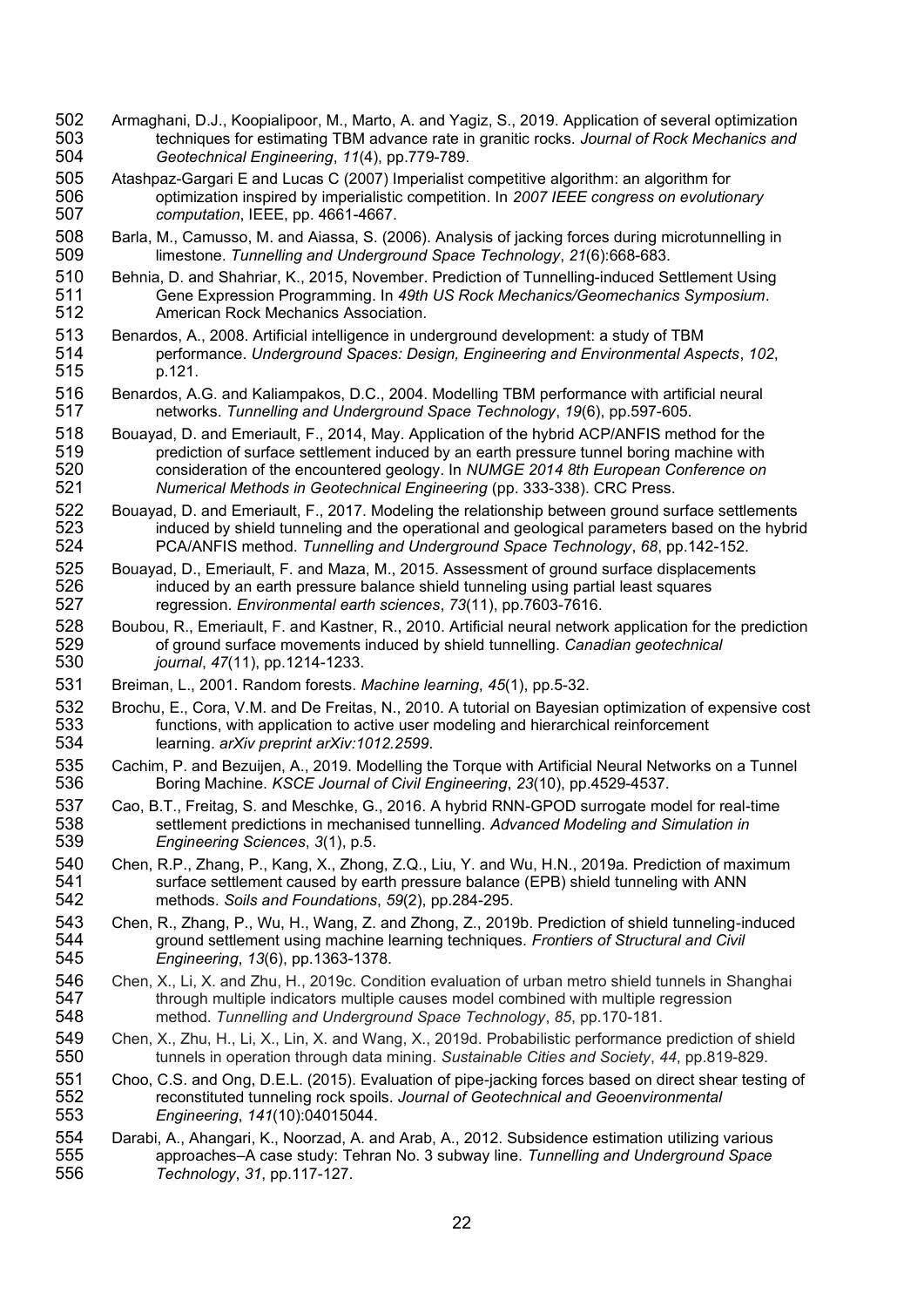- 557 Deng, J. (1982). Control problems of grey systems. *Systems and Control Letters*, 1, 288–294.
- 558 Dindarloo, S.R. and Siami-Irdemoosa, E., 2015. Maximum surface settlement based classification of 559 shallow tunnels in soft ground. Tunnelling and Underground Space Technology, 49, pp.320shallow tunnels in soft ground. *Tunnelling and Underground Space Technology*, 49, pp.320-<br>327. 560
- 561 Ding, H., Liu, S., Cai, S. and Xia, Y., 2019, September. Big Data Analysis of Structural Defects and<br>562 Traffic Accidents in Existing Highway Tunnels. In International Conference on Inforatmion 562 Traffic Accidents in Existing Highway Tunnels. In *International Conference on Inforatmion technology in Geo-Engineering* (pp. 189-195). Springer, Cham.
- 564 J. C. Dunn (1973) A Fuzzy Relative of the ISODATA Process and Its Use in Detecting Compact Well-<br>565 Separated Clusters., 3:3, 32-57, DOI: 10.1080/01969727308546046 565 Separated Clusters, , 3:3, 32-57, DOI: 10.1080/01969727308546046
- 566 Erharter, G.H., Marcher, T. and Reinhold, C., 2019. Application of artificial neural networks for<br>567 Underground construction–Chances and challenges–Insights from the BBT exploratory 567 Underground construction–Chances and challenges–Insights from the BBT exploratory tunnel<br>568 Ahrental Pfons, Geomechanics and Tunnelling, 12(5), pp.472-477. 568 Ahrental Pfons. *Geomechanics and Tunnelling*, *12*(5), pp.472-477.
- 569 Erharter, G.H., Marcher, T. and Reinhold, C., 2019, September. Artificial Neural Network Based<br>570 **Chritter Rockmass Behavior Classification of TBM Data. In International Conference on** 570 Online Rockmass Behavior Classification of TBM Data. In *International Conference on*  Inforatmion technology in Geo-Engineering (pp. 178-188). Springer, Cham.
- 572 Fattahi, H., 2016. Adaptive neuro fuzzy inference system based on fuzzy c–means clustering<br>573 algorithm, a technique for estimation of TBM penetration rate. Iran University of Science 573 algorithm, a technique for estimation of TBM penetration rate. *Iran University of Science &*  574 *Technology*, *6*(2), pp.159-171.
- 575 Fattahi, H. and Babanouri, N., 2017. Applying optimized support vector regression models for<br>576 prediction of tunnel boring machine performance. Geotechnical and Geological 576 prediction of tunnel boring machine performance. *Geotechnical and Geological*  577 *Engineering*, *35*(5), pp.2205-2217.
- 578 Fattahi, H. and Babanouri, N., 2018. RES-based model in evaluation of surface settlement caused by<br>579 EPB shield tunneling. *Indian Geotechnical Journal, 48(4), pp.746-752*. 579 EPB shield tunneling. *Indian Geotechnical Journal*, *48*(4), pp.746-752.
- 580 Fattahi, H. and Bayatzadehfard, Z., 2019. Forecasting Surface Settlement Caused by Shield<br>581 Tunneling Using ANN-BBO Model and ANFIS Based on Clustering Methods. Journal c 581 Tunneling Using ANN-BBO Model and ANFIS Based on Clustering Methods. *Journal of*  582 *Engineering Geology*, *12*(5), pp.55-84.
- 583 Franza, A., Benardos, P.G. and Marshall, A.M., 2018. Use of artificial neural networks to analyse 584 tunnelling-induced ground movements obtained from geotechnical centrifuge testing.
- 585 Gangrade, R. and Mooney, M., 2019. Incorporating Spatial Uncertainty into Site Investigations for 586 Tunneling Applications. Journal of Performance of Constructed Facilities. 586 Tunneling Applications. *Journal of Performance of Constructed Facilities*.
- 587 Gao, X., Shi, M., Song, X., Zhang, C. and Zhang, H., 2019. Recurrent neural networks for real-time<br>588 prediction of TBM operating parameters. Automation in Construction, 98, pp.225-235. 588 prediction of TBM operating parameters. *Automation in Construction*, *98*, pp.225-235.
- 589 Ge, Y., Wang, J. and Li, K., 2013. Prediction of hard rock TBM penetration rate using least square<br>590 support vector machine. IFAC Proceedings Volumes, 46(13), pp.347-352. 590 support vector machine. *IFAC Proceedings Volumes*, *46*(13), pp.347-352.
- 591 Ghasemi, E., Yagiz, S. and Ataei, M., 2014. Predicting penetration rate of hard rock tunnel boring<br>592 machine using fuzzy logic. Bulletin of Engineering Geology and the Environment. 73(1). pp. machine using fuzzy logic. *Bulletin of Engineering Geology and the Environment*, 73(1), pp.23-<br>35 593
- 594 Gholamnejad, J. and Tayarani, N., 2010. Application of artificial neural networks to the prediction of 595<br>595 tunnel boring machine penetration rate. Mining Science and Technology (China). 20(5). pp.72 595 tunnel boring machine penetration rate. *Mining Science and Technology (China)*, *20*(5), pp.727- 596 733.
- 597 Goh, A.T. and Hefney, A.M., 2010. Reliability assessment of EPB tunnel-related settlement. *Geomech*  598 *Eng*, *2*(1), pp.57-69.
- 599 Goh, A.T.C., Zhang, W., Zhang, Y., Xiao, Y. and Xiang, Y., 2018. Determination of earth pressure<br>600 balance tunnel-related maximum surface settlement: a multivariate adaptive regression splir 600 balance tunnel-related maximum surface settlement: a multivariate adaptive regression splines 601 sapproach. Bulletin of Engineering Geology and the Environment, 77(2), pp.489-500. 601 approach. *Bulletin of Engineering Geology and the Environment*, *77*(2), pp.489-500.
- 602 Grasmick, J.G., Mooney, M.A., Trainor-Guitton, W.J. and Walton, G., 2020. Global versus Local<br>603 Simulation of Geotechnical Parameters for Tunneling Projects. Journal of Geotechnical an 603 Simulation of Geotechnical Parameters for Tunneling Projects. *Journal of Geotechnical and*  604 *Geoenvironmental Engineering*, *146*(7), p.04020048.
- 605 Grima, M.A., Bruines, P.A. and Verhoef, P.N.W., 2000. Modeling tunnel boring machine performance<br>606 by neuro-fuzzy methods. Tunnelling and underground space technology, 15(3), pp.259-269. 606 by neuro-fuzzy methods. *Tunnelling and underground space technology*, *15*(3), pp.259-269.
- 607 Guo, J., Ding, L., Luo, H., Zhou, C. and Ma, L., 2014. Wavelet prediction method for ground 608<br>608 deformation induced by tunneling. Tunnelling and underground space technology. 41. 608 deformation induced by tunneling. *Tunnelling and underground space technology*, *41*, pp.137- 609 151.
- 610 Hajihassani, M., Abdullah, S.S., Asteris, P.G. and Armaghani, D.J., 2019. A gene expression<br>611 **Castian and an angle and an anti-or** convergence. Applied Sciences, 9(21), p.465 611 programming model for predicting tunnel convergence. *Applied Sciences*, *9*(21), p.4650.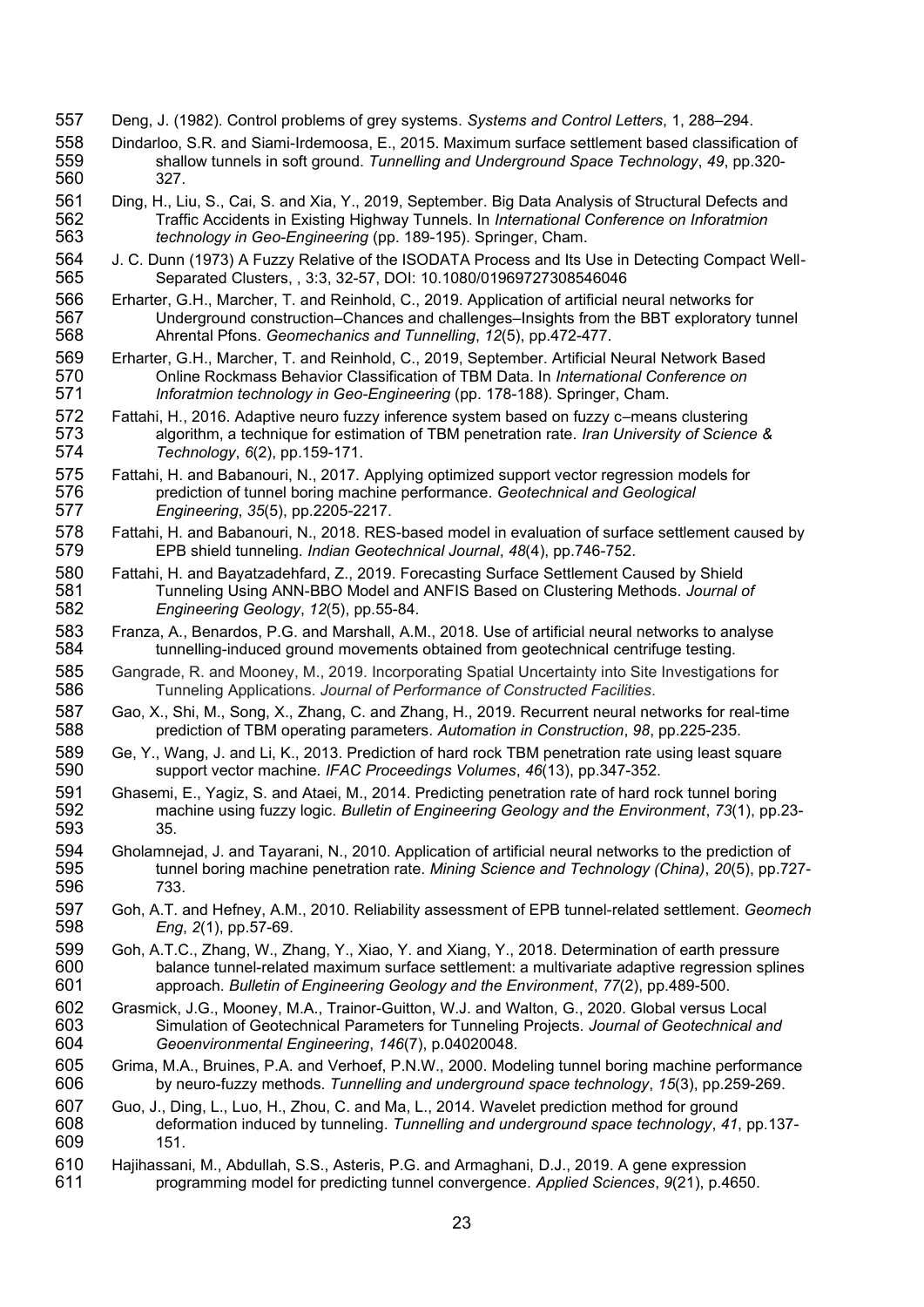- 612 Hajihassani, M., Kalatehjari, R., Marto, A., Mohamad, H. and Khosrotash, M., 2020. 3D prediction of 613 tunneling-induced ground movements based on a hybrid ANN and empirical<br>614 methods. *Engineering with Computers.* 36(1). pp.251-269. 614 methods. *Engineering with Computers*, *36*(1), pp.251-269.
- 615 Hasanipanah, M., Noorian-Bidgoli, M., Armaghani, D.J. and Khamesi, H., 2016. Feasibility of PSO-<br>616 **ANN model for predicting surface settlement caused by tunneling**. *Engineering with* 616 ANN model for predicting surface settlement caused by tunneling. *Engineering with*  617 *Computers*, *32*(4), pp.705-715.
- 618 Hayashi, H., Miyanaka, M., Gomi, H., Tatsumi, J., Kawabe, N. and Shinji, M., 2019, September. 619 Prediction of Forward Tunnel Face Score of Rock Mass Classification for Stability by Applying<br>620 Machine Learning to Drilling Data. In International Conference on Inforatmion technology in 620 Machine Learning to Drilling Data. In *International Conference on Inforatmion technology in*  Geo-Engineering (pp. 268-278). Springer, Cham.
- 622 Holland JH (1992) *Adaptation in natural and artificial systems: an introductory analysis with*  623 *applications to biology, control, and artificial intelligence*. MIT press.
- 624 Hu, M., Li, W., Yan, K., Ji, Z. and Hu, H., 2019. Modern machine learning techniques for univariate 625 tunnel settlement forecasting: A comparative study. *Mathematical Problems in* 625 tunnel settlement forecasting: A comparative study. *Mathematical Problems in*  626 *Engineering*, *2019*.
- 627 Huang, G.B., Zhu, Q.Y. and Siew, C.K., 2004, July. Extreme learning machine: a new learning<br>628 scheme of feedforward neural networks. In 2004 IEEE international joint conference on i 628 scheme of feedforward neural networks. In *2004 IEEE international joint conference on neural*  629 *networks (IEEE Cat. No. 04CH37541)* (Vol. 2, pp. 985-990). IEEE.
- 630 Huang, G.B., Zhu, Q.Y. and Siew, C.K., 2006. Extreme learning machine: theory and 631 encoded applications. Neurocomputing. 70(1-3). pp. 489-501. 631 applications. *Neurocomputing*, *70*(1-3), pp.489-501.
- 632 Huang, G.B., Zhou, H., Ding, X. and Zhang, R., 2011. Extreme learning machine for regression and 633 multiclass classification. IEEE Transactions on Systems. Man. and Cybernetics. Part B 633 multiclass classification. *IEEE Transactions on Systems, Man, and Cybernetics, Part B*  634 *(Cybernetics)*, *42*(2), pp.513-529.
- 635 Huo, J., Sun, W., Chen, J., Su, P. and Deng, L., 2010. Optimal disc cutters plane layout design of the 636<br>636 full-face rock tunnel boring machine (tbm) based on a multi-objective genetic algorithm. Journal 636 full-face rock tunnel boring machine (tbm) based on a multi-objective genetic algorithm. *Journal*  637 *of Mechanical Science and Technology*, *24*(2), pp.521-528.
- 638 Huo, J., Sun, W., Chen, J. and Zhang, X., 2011. Disc cutters plane layout design of the full-face rock 639<br>639 tunnel boring machine (TBM) based on different layout patterns. Computers & industrial 639 tunnel boring machine (TBM) based on different layout patterns. *Computers & industrial*  640 *engineering*, *61*(4), pp.1209-1225.
- 641 Jang JSR, Suni CT and Mizutani E (1997*) Neuro-fuzzy and soft computing. A computational*  approach to learning and machine intelligence. Prentice Hall, New York, USA.
- 643 Ji, Z., Guo, B., Xia, Y. and Tang, L., 2016, August. TBM cutterhead structure optimization based on sensitivity analysis. In 2016 12th IEEE/ASME International Conference on Mechatronic and 644 sensitivity analysis. In *2016 12th IEEE/ASME International Conference on Mechatronic and*  645 *Embedded Systems and Applications (MESA)* (pp. 1-8). IEEE.
- 646 Jung, J.H., Chung, H., Kwon, Y.S. and Lee, I.M., 2019. An ANN to predict ground condition ahead of 647 tunnel face using TBM operational data. KSCE Journal of Civil Engineering. 23(7). pp.3200-647 tunnel face using TBM operational data. *KSCE Journal of Civil Engineering*, *23*(7), pp.3200- 3206.
- 649 Kennedy J and Eberhart R (1995) Particle swarm optimization. In *Proceedings of ICNN95-* 650 *International Conference on Neural Networks*. IEEE, vol. 4, pp. 1942-1948.
- 651 Khamesi, H., Torabi, S.R., Mirzaei-Nasirabad, H. and Ghadiri, Z., 2015. Improving the performance of 652 intelligent back analysis for tunneling using optimized fuzzy systems: case study of the Karaj 652 intelligent back analysis for tunneling using optimized fuzzy systems: case study of the Karaj<br>653 Subway Line 2 in Iran. Journal of Computing in Civil Engineering, 29(6), p.05014010. 653 Subway Line 2 in Iran. *Journal of Computing in Civil Engineering*, *29*(6), p.05014010.
- 654 Khatami, S.A., Mirhabibi, A., Khosravi, A. and Nahavandi, S., 2013, October. Artificial neural network<br>655 analysis of twin tunnelling-induced ground settlements. In 2013 IEEE International Conference 655 analysis of twin tunnelling-induced ground settlements. In *2013 IEEE International Conference*  656 *on Systems, Man, and Cybernetics* (pp. 2492-2497). IEEE.
- 657 Khetwal, S., Pei, S. and Gutierrez, M., 2019, September. A Data-Driven Approach for Direct 658<br>658 Assessment and Analysis of Traffic Tunnel Resilience. In International Conference on 658 Assessment and Analysis of Traffic Tunnel Resilience. In *International Conference on*  Inforatmion technology in Geo-Engineering (pp. 168-177). Springer, Cham.
- 660 Kim, C.Y., Bae, G.J., Hong, S.W., Park, C.H., Moon, H.K. and Shin, H.S., 2001. Neural network based prediction of ground surface settlements due to tunnelling. Computers and Geotechnics, 28(6-661 prediction of ground surface settlements due to tunnelling. *Computers and Geotechnics*, *28*(6- 662 7), pp.517-547.
- 663 Kohestani, V.R. and Bazarganlari-Lari, M.R. and Asgari-marnani, J. 2017. Prediction of maximum<br>664 surface settlement caused by earth pressure balance shield tunneling using random 664 surface settlement caused by earth pressure balance shield tunneling using random<br>665 forest. Journal of Al and Data Mining. 5(1). pp.127-135. 665 forest. *Journal of AI and Data Mining*, *5*(1), pp.127-135.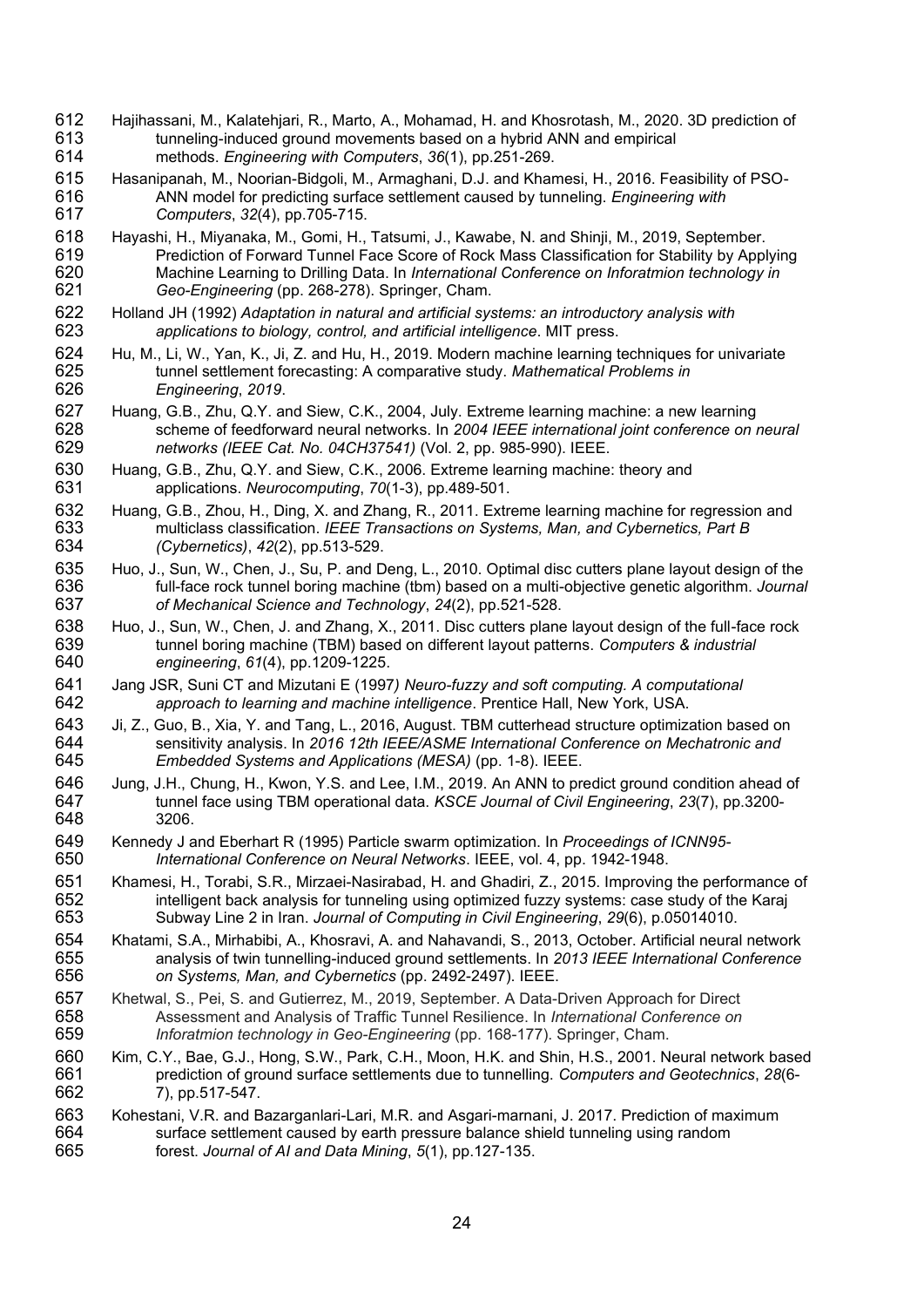- 666 Kongsomboon, T., Suwansawat, S. and Sunthornjak, S., Predicting Ground Deformations Induced by<br>667 Shield Tunneling Using Correlation Coefficient–ANN Technique. In Proceedings of the World 667 Shield Tunneling Using Correlation Coefficient–ANN Technique. In *Proceedings of the World*  668 *Tunnel Congress and 36<sup>th</sup> General Assembly, Vancouver, Canada. Tunnelling association of* 669 Canada.
- 670 Koopialipoor, M., Nikouei, S.S., Marto, A., Fahimifar, A., Armaghani, D.J. and Mohamad, E.T., 2019a.<br>671 Fredicting tunnel boring machine performance through a new model based on the group 671 Predicting tunnel boring machine performance through a new model based on the group<br>672 method of data handling. Bulletin of Engineering Geology and the Environment, 78(5), pp 672 method of data handling. *Bulletin of Engineering Geology and the Environment*, *78*(5), pp.3799- 3813.
- 674 Koopialipoor, M., Tootoonchi, H., Armaghani, D.J., Mohamad, E.T. and Hedayat, A., 2019b.<br>675 Meplication of deep neural networks in predicting the penetration rate of tunnel boring 675 Application of deep neural networks in predicting the penetration rate of tunnel boring<br>676 machines. Bulletin of Engineering Geology and the Environment, 78(8), pp.6347-6360 676 machines. *Bulletin of Engineering Geology and the Environment*, *78*(8), pp.6347-6360.
- 677 Koopialipoor, M., Fahimifar, A., Ghaleini, E.N., Momenzadeh, M. and Armaghani, D.J., 2020.<br>678 **East an East an** Import of a new hybrid ANN for solving a geotechnical problem related to tunnel 678 Development of a new hybrid ANN for solving a geotechnical problem related to tunnel boring<br>679 machine performance. *Engineering with Computers.* 36(1). pp.345-357. machine performance. *Engineering with Computers*, 36(1), pp.345-357.
- 680 Koukoutas, S.P. and Sofianos, A.I., 2015. Settlements due to single and twin tube urban EPB shield 681 tunnelling. Geotechnical and Geological Engineering, 33(3), pp.487-510. 681 tunnelling. *Geotechnical and Geological Engineering*, *33*(3), pp.487-510.
- 682 Kuo, Y., Yang, T. and Huang, G.W., 2008. The use of grey relational analysis in solving multiple 683 attribute decision-making problems. Computers & industrial engineering, 55(1), pp.80-93. 683 attribute decision-making problems. *Computers & industrial engineering*, *55*(1), pp.80-93.
- 684 Lai, J., Qiu, J., Feng, Z., Chen, J. and Fan, H., 2016. Prediction of soil deformation in tunnelling using<br>685 artificial neural networks. Computational Intelligence and Neuroscience. 2016. 685 artificial neural networks. *Computational Intelligence and Neuroscience*, *2016*.
- 686 Li, S.J., Zhao, H.B. and Ru, Z.L., 2012. Deformation prediction of tunnel surrounding rock mass using 687 CPSO-SVM model. Journal of central south university, 19(11), pp.3311-3319. 687 CPSO-SVM model. *Journal of central south university*, *19*(11), pp.3311-3319.
- 688 Li, X., Lin, X., Zhu, H., Wang, X. and Liu, Z., 2017. Condition assessment of shield tunnel using a new<br>689 indicator: The tunnel serviceability index. Tunnelling and Underground Space Technology. 67. 689 indicator: The tunnel serviceability index. *Tunnelling and Underground Space Technology*, *67*, pp.98-106.
- 691 Ling, F., Jingcheng, W., Yang, G., Chuang, L. and Langwen, Z., 2013, May. Prediction of TBM<br>692 penetration rate based on the model of PLS-FNN. In 2013 25th Chinese Control and Dee 692 penetration rate based on the model of PLS-FNN. In *2013 25th Chinese Control and Decision*  693 *Conference (CCDC)* (pp. 1295-1299). IEEE.
- 694 Liu, Y. and Hou, S., 2019, September. Rockburst Prediction Based on Particle Swarm Optimization<br>695 and Machine Learning Algorithm. In International Conference on Inforatmion technology in 695 and Machine Learning Algorithm. In *International Conference on Inforatmion technology in*  696 *Geo-Engineering* (pp. 292-303). Springer, Cham.
- 697 Liu, K. and Liu, B., 2019. Intelligent information-based construction in tunnel engineering based on the 698 CGA and CCGPR coupled algorithm. Tunnelling and Underground Space Technology. 88. 698 GA and CCGPR coupled algorithm. *Tunnelling and Underground Space Technology*, *88*, 699 pp.113-128.
- 700 Liu, B., Wang, R., Guan, Z., Li, J., Xu, Z., Guo, X. and Wang, Y., 2019. Improved support vector<br>701 regression models for predicting rock mass parameters using tunnel boring machine drivin 701 regression models for predicting rock mass parameters using tunnel boring machine driving<br>702 data. Tunnelling and Underground Space Technology, 91, p.102958. 702 data. *Tunnelling and Underground Space Technology*, *91*, p.102958.
- 703 Liu, B., Wang, R., Zhao, G., Guo, X., Wang, Y., Li, J. and Wang, S., 2020. Prediction of rock mass<br>704 **has parameters in the TBM tunnel based on BP** neural network integrated simulated annealing 704 parameters in the TBM tunnel based on BP neural network integrated simulated annealing<br>705 algorithm. Tunnelling and Underground Space Technology, 95, p.103103. 705 algorithm. *Tunnelling and Underground Space Technology*, *95*, p.103103.
- 706 Mahdevari, S. and Torabi, S.R., 2012. Prediction of tunnel convergence using artificial neural<br>707 metworks. Tunnelling and Underground Space Technology, 28, pp.218-228. 707 networks. *Tunnelling and Underground Space Technology*, *28*, pp.218-228.
- 708 Mahdevari, S., Torabi, S.R. and Monjezi, M., 2012. Application of artificial intelligence algorithms in<br>709 redicting tunnel convergence to avoid TBM jamming phenomenon. *International Journal of* 709 predicting tunnel convergence to avoid TBM jamming phenomenon. *International Journal of*  710 *Rock Mechanics and Mining Sciences*, *55*, pp.33-44.
- 711 Mahdevari, S., Haghighat, H.S. and Torabi, S.R., 2013. A dynamically approach based on SVM<br>712 algorithm for prediction of tunnel convergence during excavation. Tunnelling and undergro 712 algorithm for prediction of tunnel convergence during excavation. *Tunnelling and underground*  713 *space technology*, *38*, pp.59-68.
- 714 Mahdevari, S., Shahriar, K., Yagiz, S. and Shirazi, M.A., 2014. A support vector regression model for<br>715 redicting tunnel boring machine penetration rates. International Journal of Rock Mechanics 715 predicting tunnel boring machine penetration rates. *International Journal of Rock Mechanics*  716 *and Mining Sciences*, *72*, pp.214-229.
- 717 Maher, J., 2013. A Machine Learning Approach to Predicting and Maximizing Penetration Rates in<br>718 **Earth Pressure Balance Tunnel Boring Machines, Report, Colorado School of Mines**. Earth Pressure Balance Tunnel Boring Machines. Report. Colorado School of Mines.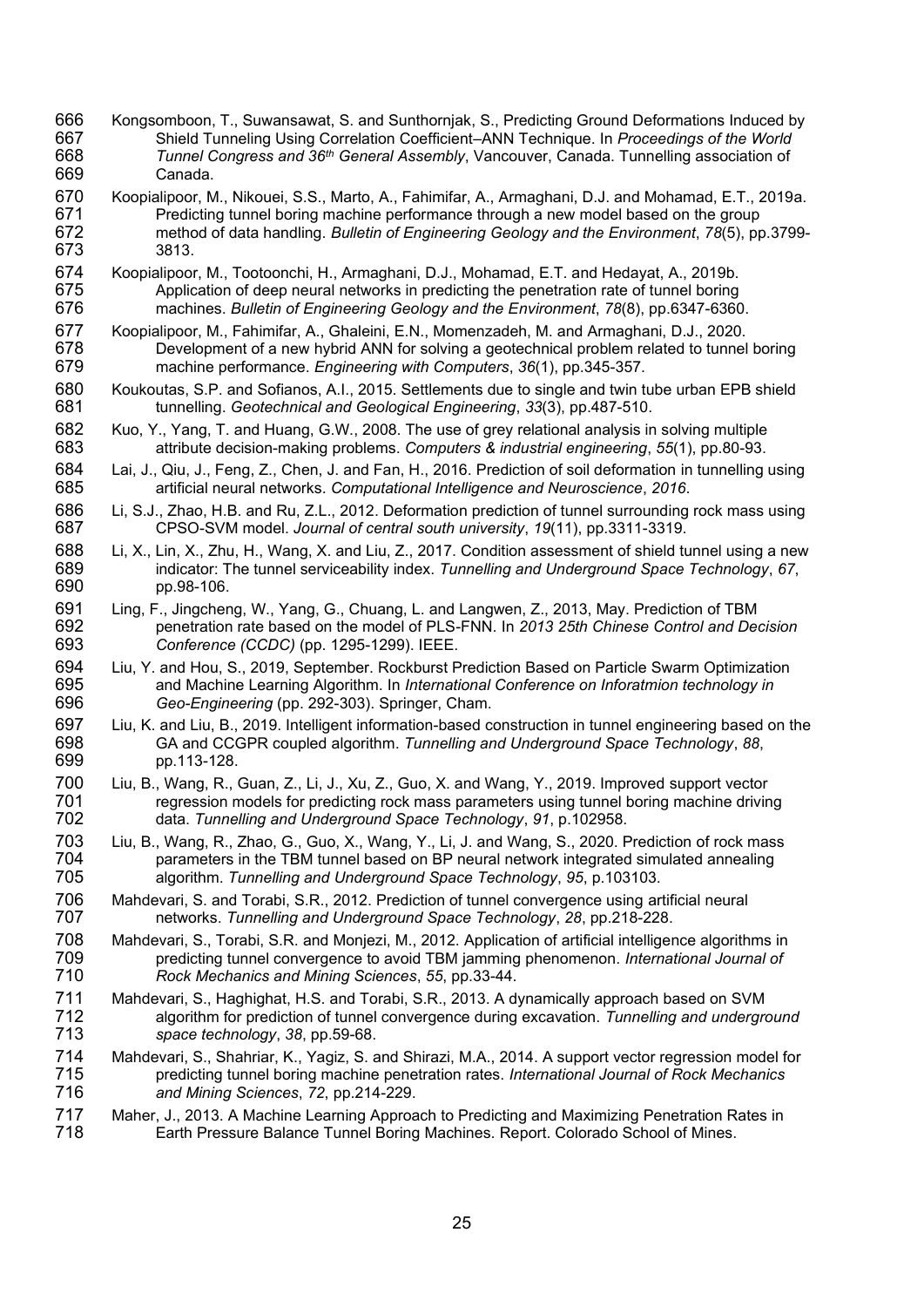- 719 Martins, F.F. and Miranda, T.F., 2013. Prediction of hard rock TBM penetration rate based on Data<br>720 Mining techniques. In 18th International Conference on Soil Mechanics and Geotechnical 720 Mining techniques. In *18th International Conference on Soil Mechanics and Geotechnical*  Engineering (Vol. 2, pp. 1751-1754). Presses des Ponts.
- 722 Marto, A., Hajihassani, M., Kalatehjari, R., Namazi, E. and Sohaei, H., 2012. Simulation of longitudinal<br>723 surface settlement due to tunnelling using artificial neural network. *International Review on* 723 surface settlement due to tunnelling using artificial neural network. *International Review on*  724 *Modelling and Simulations*, *5*(2), pp.1024-1031.
- 725 Mehrnahad, H. and Zekrabad, M.K., 2018. Prediction of Tunnelling-Induced Surface Settlement with<br>726 **Martificial Neural Networks, Case Study: Mashhad Subway Tunnel. Journal of Engineering** 726 Artificial Neural Networks, Case Study: Mashhad Subway Tunnel. *Journal of Engineering*  727 *Geology*, *12*, p.135.
- 728 Mikaeil, R., Naghadehi, M.Z. and Sereshki, F., 2009. Multifactorial fuzzy approach to the penetrability<br>729 classification of TBM in hard rock conditions. Tunnelling and Underground Space 729 classification of TBM in hard rock conditions. *Tunnelling and Underground Space*  730 *Technology*, *24*(5), pp.500-505.
- 731 Mikaeil, R., Naghadehi, M.Z. and Ghadernejad, S., 2018. An extended multifactorial fuzzy prediction<br>732 of hard rock TBM penetrability. Geotechnical and Geological Engineering, 36(3), pp.1779-1804 732 of hard rock TBM penetrability. *Geotechnical and Geological Engineering*, *36*(3), pp.1779-1804.
- 733 Minh, V.T., Katushin, D., Antonov, M. and Veinthal, R., 2017. Regression models and fuzzy logic<br>734 prediction of TBM penetration rate. Open Engineering, 7(1), pp.60-68. 734 prediction of TBM penetration rate. *Open Engineering*, *7*(1), pp.60-68.
- 735 Mobarra, Y., Hajian, A. and Rezazadeh Anbarani, M., 2013. Application of Artificial Neural Networks<br>736 to the Prediction of TBM Penetration Rate in TBM-driven Golab Water Transfer Tunnel. 736 to the Prediction of TBM Penetration Rate in TBM-driven Golab Water Transfer Tunnel.<br>737 In International Conference on Civil Engineering Architecture & Urban Sustainable 737 In *International Conference on Civil Engineering Architecture & Urban Sustainable*  738 *Development* (Vol. 27).
- 739 Moeinossadat, S.R. and Ahangari, K., 2019. Estimating maximum surface settlement due to EPBM<br>740 tunneling by Numerical-Intelligent approach–A case study: Tehran subway line 740 tunneling by Numerical-Intelligent approach–A case study: Tehran subway line<br>741 78. Transportation Geotechnics, 18, pp.92-102. 741 7. *Transportation Geotechnics*, *18*, pp.92-102.
- 742 Moeinossadat, S.R., Ahangari, K. and Shahriar, K., 2018a. Control of ground settlements caused by<br>743 EPBS tunneling using an intelligent predictive model. *Indian Geotechnical Journal*, 48(3), 743 EPBS tunneling using an intelligent predictive model. *Indian Geotechnical Journal*, *48*(3), pp.420-429.
- 745 Moeinossadat, S.R., Ahangari, K. and Shahriar, K., 2018b. Modeling maximum surface settlement<br>746 due to EPBM tunneling by various soft computing techniques. *Innovative Infrastructure* 746 due to EPBM tunneling by various soft computing techniques. *Innovative Infrastructure*  747 *Solutions*, *3*(1), p.10.
- 748 Moghaddasi, M.R. and Noorian-Bidgoli, M., 2018. ICA-ANN, ANN and multiple regression models for<br>749 rediction of surface settlement caused by tunneling. Tunnelling and Underground Space 749 prediction of surface settlement caused by tunneling. *Tunnelling and Underground Space*  750 *Technology*, *79*, pp.197-209.
- 751 Mohammadi, H., Farsangi, M.E., Rahmannejad, R. and Poor, H.N., 2007. TBM Advance Rate<br>752 **Frediction: An Artificial Neural Network Approach. In Third National Congress in Civil** 752 Prediction: An Artificial Neural Network Approach. In *Third National Congress in Civil*  753 *Engineering*, Tabriz, Iran.
- 754 Mohammadi, S.D., Naseri, F. and Alipoor, S., 2015. Development of artificial neural networks and<br>755 multiple regression models for the NATM tunnelling-induced settlement in Niayesh subway tunnel, 755 multiple regression models for the NATM tunnelling-induced settlement in Niayesh subway tunnel,<br>756 Tehran. Bulletin of Engineering Geology and the Environment, 74(3), pp.827-843. 756 Tehran. *Bulletin of Engineering Geology and the Environment*, *74*(3), pp.827-843.
- 757 Mokhtari, S. and Mooney, M.A., 2019. Feasibility study of EPB shield automation using deep learning.<br>758 **In Tunnels and Underground Cities. Engineering and Innovation Meet Archaeology**. 758 In *Tunnels and Underground Cities. Engineering and Innovation Meet Archaeology,*  Architecture and Art (pp. 2691-2699). CRC Press.
- 760 Mokhtari, S., Navidi, W., and Mooney, M.A. White Box Regression (Elastic Net) Modeling of Earth 761 Moressure Balance Shield Machine Advance Rate, Automation in Construction, 2020. 761 Pressure Balance Shield Machine Advance Rate, *Automation in Construction*, 2020, 115(103208).
- 763 Mokhtari, S. and Mooney, M.A., Predicting EPBM Advance Rate Performance using Support Vector<br>764 **Regression Modeling, Tunnelling and Underground Space Technology, 2020, in review.** Regression Modeling, Tunnelling and Underground Space Technology, 2020, in review.
- 765 Mooney MA, Yu H, Mokhtari S, Zhang X, and Zhou X. EPB TBM Performance Prediction on the<br>766 University Link U230 Project. Proc. North American Tunneling Conference, Washington D 766 University Link U230 Project. Proc. North American Tunneling Conference, Washington D.C.,<br>767 June 24-27, 2018. June 24-27, 2018.
- 768 Mooney, M., Yu, H., Gangrade, R. EPB Shield TBM Automation using the Autonomous Vehicle 769 Framework, Proc. North American Tunneling, Nashville, TN, June 7-10, 2020.
- 770 Naeini, S.A. and Khalili, A., 2017. Settlement Prediction for Tehran Subway Line-3 via FLAC3D and<br>771 ANFIS, International Journal of Geotechnical and Geological Engineering, 11(7), pp.612-617. 771 ANFIS. *International Journal of Geotechnical and Geological Engineering*, *11*(7), pp.612-617.
- 772 Naghadehi, M.Z., Samaei, M. and Ranjbarnia, M., Superior Modeling of Hard Rock TBM Performance<br>773 Using Novel Predictive Analytics Methodologies. Using Novel Predictive Analytics Methodologies.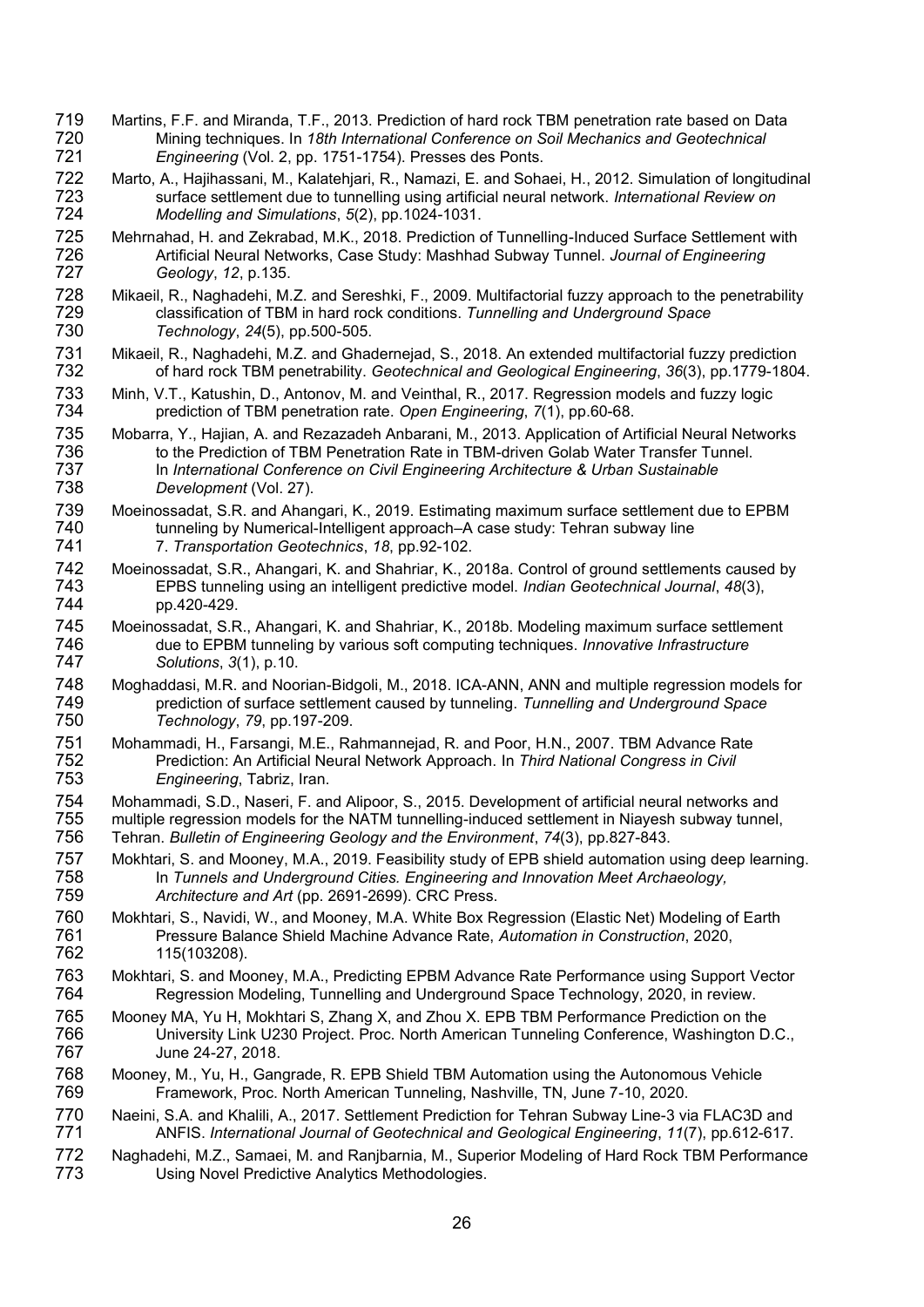- 774 Neaupane, K.M. and Adhikari, N.R., 2006. Prediction of tunneling-induced ground movement with the<br>775 multi-layer perceptron. Tunnelling and underground space technology, 21(2), pp.151-159. 775 multi-layer perceptron. *Tunnelling and underground space technology*, *21*(2), pp.151-159.
- 776 Ninic, J., Stascheit, J. and Meschke, G., 2011. Prediction of tunnelling induced settlements using<br>777 simulation-based artificial neural networks. In Proceedings of the Second International 777 simulation-based artificial neural networks. In *Proceedings of the Second International*<br>778 Conference on Soft Computing Technology in Civil. Structural and Environmental Engi 778 *Conference on Soft Computing Technology in Civil, Structural and Environmental Engineering,*  779 *page paper* (Vol. 26).
- 780 Ninić, J., Stascheit, J. and Meschke, G., 2013, September. Simulation-based steering for mechanized<br>781 tunneling using an ANN-PSO-based meta-model. In The Third International Conference on Soft 781 tunneling using an ANN-PSO-based meta-model. In *The Third International Conference on Soft*  782 *Computing Technology in Civil, Structural and Environmental Engineering, Civil-Comp*  783 *Press* (pp. 801-811).
- 784 O'Dwyer, K.G., McCabe, B.A., Sheil, B.B. and Hernon, D.P. (2018). Blackpool South Strategy project:<br>785 analysis of pipe-jacking records. Proceedings of Civil Engineering Research in Ireland (CERI 785 analysis of pipe-jacking records. *Proceedings of Civil Engineering Research in Ireland (CERI*  786 *2018).*
- 787 O'Dwyer, K.G., McCabe, B.A., Sheil, B.B. (2019). Interpretation of pipe-jacking and lubrication records<br>788 for drives in silty soil. Underground Space. DOI: 10.1016/i.undsp.2019.04.001 788 for drives in silty soil. *Underground Space.* DOI: 10.1016/j.undsp.2019.04.001
- 789 Ocak, I. and Seker, S.E., 2013. Calculation of surface settlements caused by EPBM tunneling using<br>790 **Finding antificial neural network, SVM, and Gaussian processes.** *Environmental earth sciences, 70*(3), 790 artificial neural network, SVM, and Gaussian processes. *Environmental earth sciences*, *70*(3), pp.1263-1276.
- 792 Oraee, K., Khorami, M.T. and Hosseini, N., 2012, February. Prediction of the penetration rate of TBM<br>793 using adaptive neuro fuzzy inference system (ANFIS). In *Proceeding of SME annual meeting* 793 using adaptive neuro fuzzy inference system (ANFIS). In *Proceeding of SME annual meeting*  794 *and exhibit, from the mine to the market, now it's global, Seattle, WA, USA* (pp. 297-302).
- 795 Phillips, B.M., Royston, R., Sheil, B.B. and Byrne, B.W. (2019) Instrumentation and monitoring of a<br>796 concrete jacking pipe. In International Conference on Smart Infrastructure and Construction 796 concrete jacking pipe. In *International Conference on Smart Infrastructure and Construction*  797 *(ICSIC)*, Cambridge.
- 798 Pourtaghi, A. and Lotfollahi-Yaghin, M.A., 2012. Wavenet ability assessment in comparison to ANN<br>799 for predicting the maximum surface settlement caused by tunneling. Tunnelling and 799 for predicting the maximum surface settlement caused by tunneling. *Tunnelling and*  800 *Underground Space Technology*, *28*, pp.257-271.
- 801 Qi, G., Zhengying, W., Jun, D.U. and Yiping, T., 2013, September. A cutter layout optimization<br>802 method for full-face rock tunnel boring machine. In International Conference on Intelliger 802 method for full-face rock tunnel boring machine. In *International Conference on Intelligent*  803 *Robotics and Applications* (pp. 727-737). Springer, Berlin, Heidelberg.
- 804 Qiao, J., Liu, J., Guo, W. and Zhang, Y., 2010, November. Artificial neural network to predict the 805 surface maximum settlement by shield tunneling. In International Conference on Intelligen 805 surface maximum settlement by shield tunneling. In *International Conference on Intelligent*  806 *Robotics and Applications* (pp. 257-265). Springer, Berlin, Heidelberg.
- 807 Rafiai, H. and Moosavi, M., 2012. An approximate ANN-based solution for convergence of lined<br>808 circular tunnels in elasto-plastic rock masses with anisotropic stresses. Tunnelling and 808 circular tunnels in elasto-plastic rock masses with anisotropic stresses. *Tunnelling and*  809 *Underground Space Technology*, *27*(1), pp.52-59.
- 810 Ramezanshirazi, M., Sebastiani, D. and Miliziano, S., 2019, July. Artificial Intelligence to Predict 811 Maximum Surface Settlements Induced by Mechanized Tunnelling. In National Conference 811 Maximum Surface Settlements Induced by Mechanized Tunnelling. In *National Conference of*  the Researchers of Geotechnical Engineering (pp. 490-499). Springer, Cham.
- 813 Rostami, J. and Chang, S.H., 2017. A closer look at the design of cutterheads for hard rock tunnel-<br>814 boring machines. *Engineering*, 3(6), pp.892-904. 814 boring machines. *Engineering*, *3*(6), pp.892-904.
- 815 Royston, R., Sheil, B.B. & Byrne, B.W. (2020) Monitoring the construction of a large-diameter caisson<br>816 **in sand. Proceedings of the ICE** Geotechnical Engineering. In press. 816 in sand. *Proceedings of the ICE - Geotechnical Engineering*. In press.
- 817 Saadallah, A., Egorov, A., Cao, B.T., Freitag, S., Morik, K. and Meschke, G., 2019. Active learning for 818<br>818 accurate settlement prediction using numerical simulations in mechanized tunneling. Procedia 818 accurate settlement prediction using numerical simulations in mechanized tunneling. *Procedia*  819 *CIRP*, *81*, pp.1052-1058.
- 820 Salimi, A. and Esmaeili, M., 2013. Utilising of linear and non-linear prediction tools for evaluation of 821 penetration rate of tunnel boring machine in hard rock condition. *International Journal of Minir* 821 penetration rate of tunnel boring machine in hard rock condition. *International Journal of Mining*  822 *and Mineral Engineering*, *4*(3), pp.249-264.
- 823 Salimi, A., Moormann, C., Singh, T. and Jain, P., 2015, November. TBM performance prediction in<br>824 rock tunneling using various artificial intelligence algorithms. In 11th Iranian and 2nd regional 824 rock tunneling using various artificial intelligence algorithms. In *11th Iranian and 2nd regional*  825 *tunnelling conference Iran*.
- 826 Salimi, A., Rostami, J., Moormann, C. and Delisio, A., 2016. Application of non-linear regression<br>827 analysis and artificial intelligence algorithms for performance prediction of hard rock 827 analysis and artificial intelligence algorithms for performance prediction of hard rock<br>828 TBMs. Tunnelling and Underground Space Technology, 58, pp.236-246. 828 TBMs. *Tunnelling and Underground Space Technology*, *58*, pp.236-246.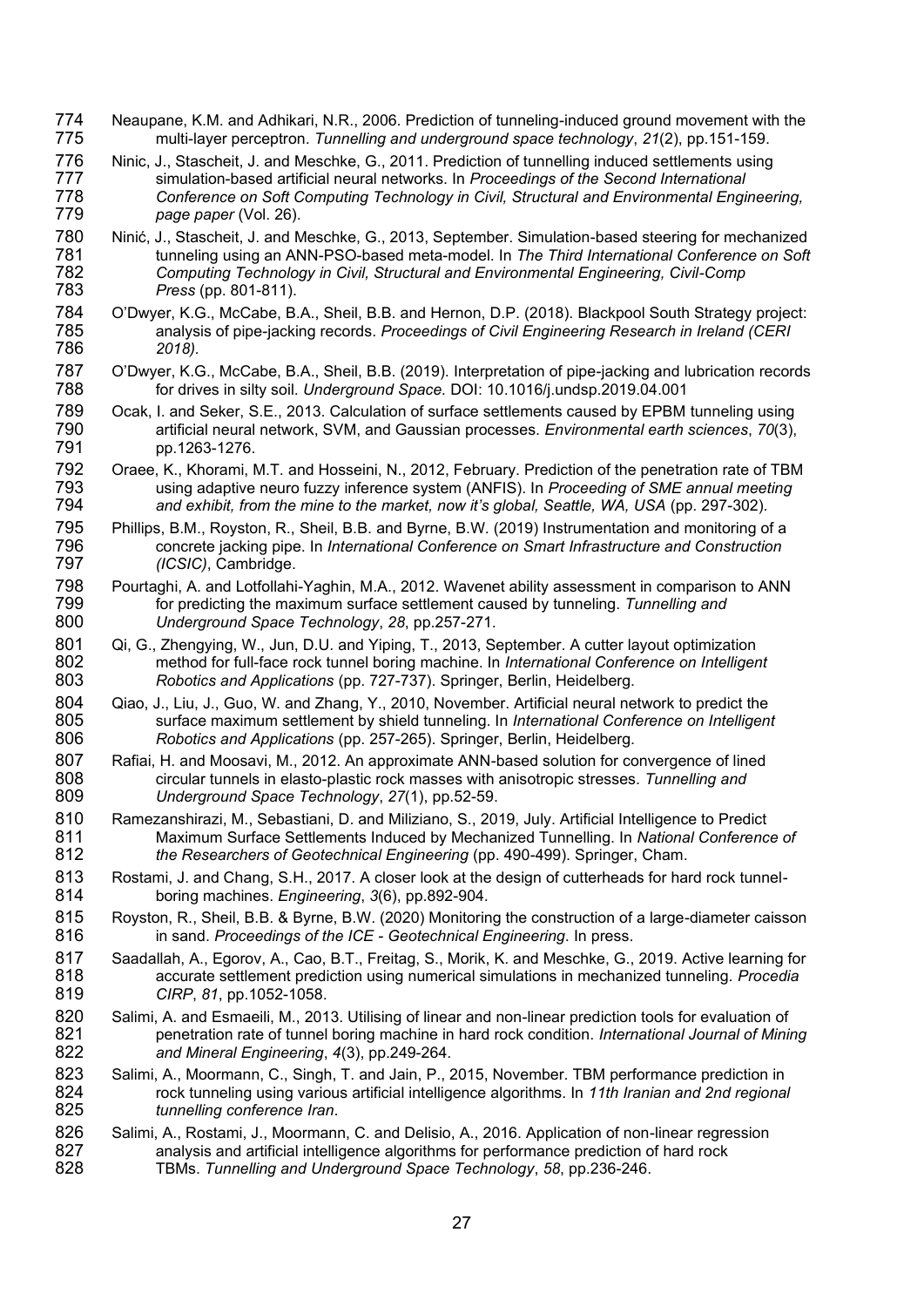- 829 Salimi, A., Rostami, J. and Moormann, C., 2019. Application of rock mass classification systems for 830 performance estimation of rock TBMs using regression tree and artificial intelligence 830 performance estimation of rock TBMs using regression tree and artificial intelligence<br>831 algorithms. Tunnelling and Underground Space Technology, 92, p.103046. 831 algorithms. *Tunnelling and Underground Space Technology*, *92*, p.103046.
- 832 Santos Jr, O.J. and Celestino, T.B., 2008. Artificial neural networks analysis of Sao Paulo subway<br>833 tunnel settlement data. Tunnelling and underground space technology, 23(5), pp.481-491. 833 tunnel settlement data. *Tunnelling and underground space technology*, *23*(5), pp.481-491.
- 834 Schaeffer, K. and Mooney, M.A. Examining the Influence of TBM-Ground Interaction on Electrical<br>835 Resistivity Imaging ahead of the TBM, Tunnelling & Underground Space Technology, 2016, 835 Resistivity Imaging ahead of the TBM, *Tunnelling & Underground Space Technology*, 2016, 58  $(82-98)$ ,
- 837 Shao, C., Li, X. and Su, H., 2013, September. Performance prediction of hard rock TBM based on extreme learning machine. In *International Conference on Intelligent Robotics and* 838 extreme learning machine. In *International Conference on Intelligent Robotics and* 839 exteed Applications (pp. 409-416). Springer, Berlin, Heidelberg. Applications (pp. 409-416). Springer, Berlin, Heidelberg.
- 840 Sheil, B.B., Curran, B.G. and McCabe, B.A. (2016). Experiences of utility microtunnelling in Irish<br>841 **Imestone, mudstone and sandstone rock**. Tunnelling and Underground Space 841 limestone, mudstone and sandstone rock. *Tunnelling and Underground Space* 842 *Technology, 51:326-337.* 842 *Technology*, *51*:326-337.
- 843 Sheil, B.B., Suryasentana, S. and Cheng, W.-C. (2020) An assessment of anomaly detection methods<br>844 applied to microtunnelling. Journal of Geotechnical and Geoenvironmental Engineering. In 844 applied to microtunnelling. *Journal of Geotechnical and Geoenvironmental Engineering*. In press.
- 846 Shi, J., Ortigao, J.A.R. and Bai, J., 1998. Modular neural networks for predicting settlements during<br>847 tunneling. Journal of Geotechnical and Geoenvironmental Engineering. 124(5). pp.389-395. 847 tunneling. *Journal of Geotechnical and Geoenvironmental Engineering*, *124*(5), pp.389-395.
- 848 Shi, M., Zhang, L., Sun, W. and Song, X., 2019a. A fuzzy c-means algorithm guided by attribute<br>849 correlations and its application in the big data analysis of tunnel boring machine. Knowled 849 correlations and its application in the big data analysis of tunnel boring machine. *Knowledge-*850 *Based Systems*, *182*, p.104859.
- 851 Shi, S., Zhao, R., Li, S., Xie, X., Li, L., Zhou, Z. and Liu, H., 2019b. Intelligent prediction of 852<br>852 surrounding rock deformation of shallow buried highway tunnel and its engineering 852 surrounding rock deformation of shallow buried highway tunnel and its engineering<br>853 application. Tunnelling and Underground Space Technology, 90, pp.1-11. 853 application. *Tunnelling and Underground Space Technology*, *90*, pp.1-11.
- 854 Simoes, M.G. and Kim, T., 2006. Fuzzy modeling approaches for the prediction of machine utilization 855 in hard rock tunnel boring machines. In Conference record of the 2006 IEEE industry 855 in hard rock tunnel boring machines. In *Conference record of the 2006 IEEE industry* 856<br>856 *applications conference forty-first IAS annual meeting (Vol. 2, pp. 947-954), IEEE.* 856 *applications conference forty-first IAS annual meeting* (Vol. 2, pp. 947-954). IEEE.
- 857 Song, X., Shi, M., Wu, J. and Sun, W., 2019. A new fuzzy c-means clustering-based time series<br>858 segmentation approach and its application on tunnel boring machine analysis. Mechanical 858 segmentation approach and its application on tunnel boring machine analysis. *Mechanical*  859 *Systems and Signal Processing*, *133*, p.106279.
- 860 Špačková, O. and Straub, D., 2013. Dynamic Bayesian network for probabilistic modeling of tunnel<br>861 excavation processes. Computer-Aided Civil and Infrastructure Engineering, 28(1), pp.1-21. 861 excavation processes. *Computer*‐*Aided Civil and Infrastructure Engineering*, *28*(1), pp.1-21.
- 862 Sun, Y., Feng, X. and Yang, L., 2018a. Predicting tunnel squeezing using multiclass support vector 863 863 machines. *Advances in Civil Engineering*, *2018*.
- 864 Sun, W., Shi, M., Zhang, C., Zhao, J. and Song, X., 2018b. Dynamic load prediction of tunnel boring<br>865 machine (TBM) based on heterogeneous in-situ data. Automation in Construction, 92, pp.23-865 machine (TBM) based on heterogeneous in-situ data. *Automation in Construction*, *92*, pp.23- 866
- 867 Suwansawat, S. and Einstein, H.H., 2006. Artificial neural networks for predicting the maximum<br>868 surface settlement caused by EPB shield tunneling. Tunnelling and underground space 868 surface settlement caused by EPB shield tunneling. *Tunnelling and underground space*  869 *technology*, *21*(2), pp.133-150.
- 870 Takagi, T. and Sugeno, M., 1985. Fuzzy identification of systems and its applications to modeling and 871 control. *IEEE transactions on systems. man. and cybernetics.* (1). pp.116-132. 871 control. *IEEE transactions on systems, man, and cybernetics*, (1), pp.116-132.
- 872 Tao, H., Jingcheng, W. and Langwen, Z., 2015, May. Prediction of hard rock TBM penetration rate<br>873 using random forests. In The 27th Chinese Control and Decision Conference (2015 CCDC) 873 using random forests. In *The 27th Chinese Control and Decision Conference (2015 CCDC)* (pp. 3716-3720). IEEE.
- 875 Tsekouras, G.J., Koukoulis, J. and Mastorakis, N.E., 2010. An optimized neural network for predicting 876 settlements during tunneling excavation. WSEAS TRANSACTIONS on SYSTEMS, 9(12), 876 settlements during tunneling excavation. *WSEAS TRANSACTIONS on SYSTEMS*, 9(12), 877 pp.1153-1167.
- 878 Vapnik, V. "The nature of statistical learning theory," Springer-Verlag: New York, 1995.
- 879 Von, W.C. and Ismail, M.A.M., 2017, October. Evaluation of tunnel seismic prediction (TSP) result 880 880 using the Japanese highway rock mass classification system for Pahang-Selangor Raw Water<br>881 Transfer Tunnel. In *AIP Conference Proceedings* (Vol. 1892, No. 1, p. 030011), AIP Publishing 881 Transfer Tunnel. In *AIP Conference Proceedings* (Vol. 1892, No. 1, p. 030011). AIP Publishing LLC.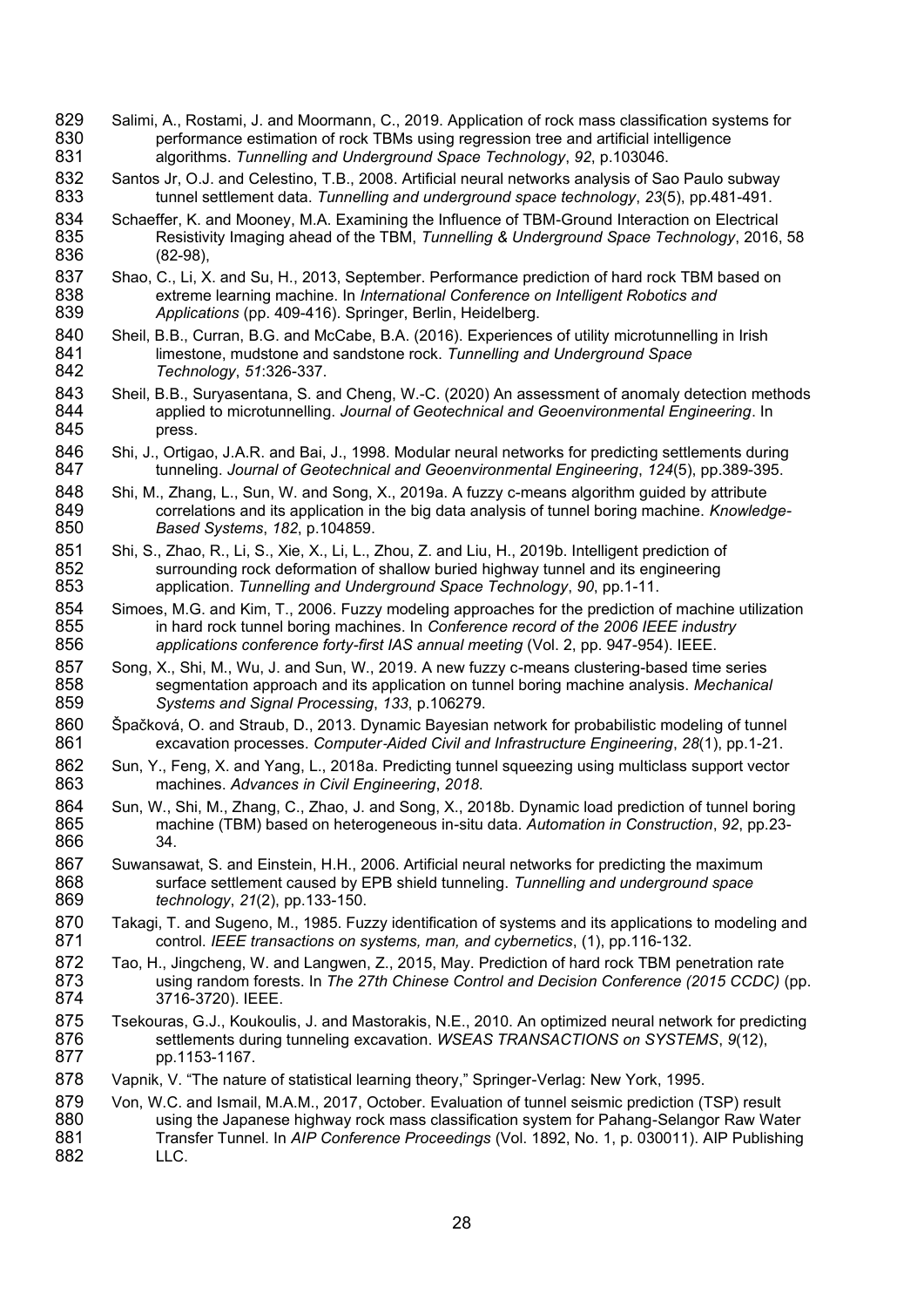- 883 Wang, F., Gou, B., Zhang, Q., Qin, Y. and Li, B., 2016. Evaluation of ground settlement in response to 884 shield penetration using numerical and statistical methods: a metro tunnel construction 884 shield penetration using numerical and statistical methods: a metro tunnel construction<br>885 case. Structure and Infrastructure Engineering. 12(9). pp.1024-1037. 885 case. *Structure and Infrastructure Engineering*, *12*(9), pp.1024-1037.
- 886 Wang, C., Osorio-Murillo, C.A., Zhu, H. and Rubin, Y., 2017. Bayesian approach for calibrating<br>887 transformation model from spatially varied CPT data to regular geotechnical 887 transformation model from spatially varied CPT data to regular geotechnical<br>888 parameter. Computers and Geotechnics, 85, pp.262-273. 888 parameter. *Computers and Geotechnics*, *85*, pp.262-273.
- 889 Wei, L., Magee, D.R. and Cohn, A.G., 2018. An anomalous event detection and tracking method for a<br>890 tunnel look-ahead ground prediction system. Automation in Construction, 91, pp.216-225. 890 tunnel look-ahead ground prediction system. *Automation in Construction*, *91*, pp.216-225.
- 891 Williams, C.K. and Rasmussen, C.E., 1996. Gaussian processes for regression. In *Advances in*  892 *neural information processing systems* (pp. 514-520).
- 893 Xia, Y.M., Wu, F., Cheng, L. and Zhang, Z.H., 2012. Optimal Design of Disc Cutter Structure<br>894 Parameter Based on Genetic Algorithm. In Applied Mechanics and Materials (Vol. 130 894 Parameter Based on Genetic Algorithm. In *Applied Mechanics and Materials* (Vol. 130, pp. 919- 922). Trans Tech Publications Ltd.
- 896 Xia, Y., Zhang, K., and Liu, J. 2015. Design optimization of TBM disc cutters for different geological conditions. World journal of engineering and technology, 3(4). 897 conditions. *World journal of engineering and technology*, *3*(4).
- 898 Xu, H., Zhou, J., G Asteris, P., Jahed Armaghani, D. and Tahir, M.M., 2019. Supervised machine<br>899 earning techniques to the prediction of tunnel boring machine penetration rate. Applied 899 learning techniques to the prediction of tunnel boring machine penetration rate. *Applied*  900 *Sciences*, *9*(18), p.3715.
- 901 Xue, Y.D. and Zhang, S., 2019, September. A Fast Metro Tunnel Profile Measuring Method Based on State on State Tunnel Profile Measuring Method Based on State Photogrammetry. In International Conference on Inforatmion t 902 Close-Range Photogrammetry. In *International Conference on Inforatmion technology in Geo-*Engineering (pp. 57-69). Springer, Cham.
- 904 Yagiz, S., Gokceoglu, C., Sezer, E. and Iplikci, S., 2009. Application of two non-linear prediction tools<br>905 to the estimation of tunnel boring machine performance. Engineering Applications of Artificial 905 to the estimation of tunnel boring machine performance. *Engineering Applications of Artificial*  906 *Intelligence*, *22*(4-5), pp.808-814.
- 907 Yagiz, S. and Karahan, H., 2011. Prediction of hard rock TBM penetration rate using particle swarm<br>908 optimization. International Journal of Rock Mechanics and Mining Sciences, 48(3), pp.427-433 908 optimization. *International Journal of Rock Mechanics and Mining Sciences*, *48*(3), pp.427-433.
- 909 Yagiz, S. and Karahan, H., 2015. Application of various optimization techniques and comparison of 910 their performances for predicting TBM penetration rate in rock mass. *International Journal of*  911 *Rock Mechanics and Mining Sciences*, *80*, pp.308-315.
- 912 Yamamoto, T., Shirasagi, S., Yamamoto, S., Mito, Y. and Aoki, K., 2003. Evaluation of the geological State Condition ahead of the tunnel face by geostatistical techniques using TBM driving 913 condition ahead of the tunnel face by geostatistical techniques using TBM driving<br>914 data. Tunnelling and underground space technology, 18(2-3), pp.213-221. 914 data. *Tunnelling and underground space technology*, *18*(2-3), pp.213-221.
- 915 Yan, K., Dai, Y., Xu, M. and Mo, Y., 2020. Tunnel Surface Settlement Forecasting with Ensemble<br>916 Learning. Sustainability, 12(1), p.232. 916 Learning. *Sustainability*, *12*(1), p.232.
- 917 Yu, Y., Workman, A., Grasmick, J.G., Mooney, M.A. and Hering, A.S., 2018. Space-time outlier<br>918 identification in a large ground deformation data set. Journal of Quality Technology. 50(4) 918 identification in a large ground deformation data set. *Journal of Quality Technology*, *50*(4), pp.431-445.
- 920 Yu, H.J. and Mooney, M.A., Logging the As-Encountered Ground Condition with EPBM Data using<br>921 Supervised and Semi-Supervised Learning. Tunnelling & Underground Space Technology. 921 Supervised and Semi-Supervised Learning, *Tunnelling & Underground Space Technology*, 2020, in review.
- 923 Zhang, W., 2020. MARS Use for Determination of EPB Tunnel-Related Maximum Surface Settlement.<br>924 In MARS Applications in Geotechnical Engineering Systems (pp. 121-136). Springer, 924 In *MARS Applications in Geotechnical Engineering Systems* (pp. 121-136). Springer, Singapore.
- 926 Zhang L, Wu X, Qin Y, et al. 2016. Towards a fuzzy Bayesian network based approach for safety risk<br>927 analysis of tunnel-induced pipeline damage. Risk Analysis. 36(2): 278-301. 927 analysis of tunnel‐induced pipeline damage. *Risk Analysis*, 36(2): 278-301.
- 928 Zhang, L., Wu, X., Ji, W. and AbouRizk, S.M., 2017. Intelligent approach to estimation of tunnel-<br>929 induced ground settlement using wavelet packet and support vector machines. Journal of 929 induced ground settlement using wavelet packet and support vector machines. *Journal of* 930 computing in Civil Engineering, 31(2), p.04016053. 930 *Computing in Civil Engineering*, *31*(2), p.04016053.
- 931 Zhang, P., Chen, R.P. and Wu, H.N., 2019a. Real-time analysis and regulation of EPB shield steering<br>932 using Random Forest. Automation in Construction. 106. p.102860. 932 using Random Forest. *Automation in Construction*, *106*, p.102860.
- 933 Zhang, L., Wu, X., Liu, W. and Skibniewski, M.J., 2019b. Optimal Strategy to Mitigate Tunnel-Induced<br>934 Settlement in Soft Soils: Simulation Approach, Journal of Performance of Constructed 934 Settlement in Soft Soils: Simulation Approach. *Journal of Performance of Constructed* 935 Facilities, 33(5), p.04019058. 935 *Facilities*, *33*(5), p.04019058.
- 936 Zhang, Q., Liu, Z. and Tan, J., 2019c. Prediction of geological conditions for a tunnel boring machine 937<br>937 using big operational data. Automation in Construction. 100. pp.73-83. 937 using big operational data. *Automation in Construction*, *100*, pp.73-83.